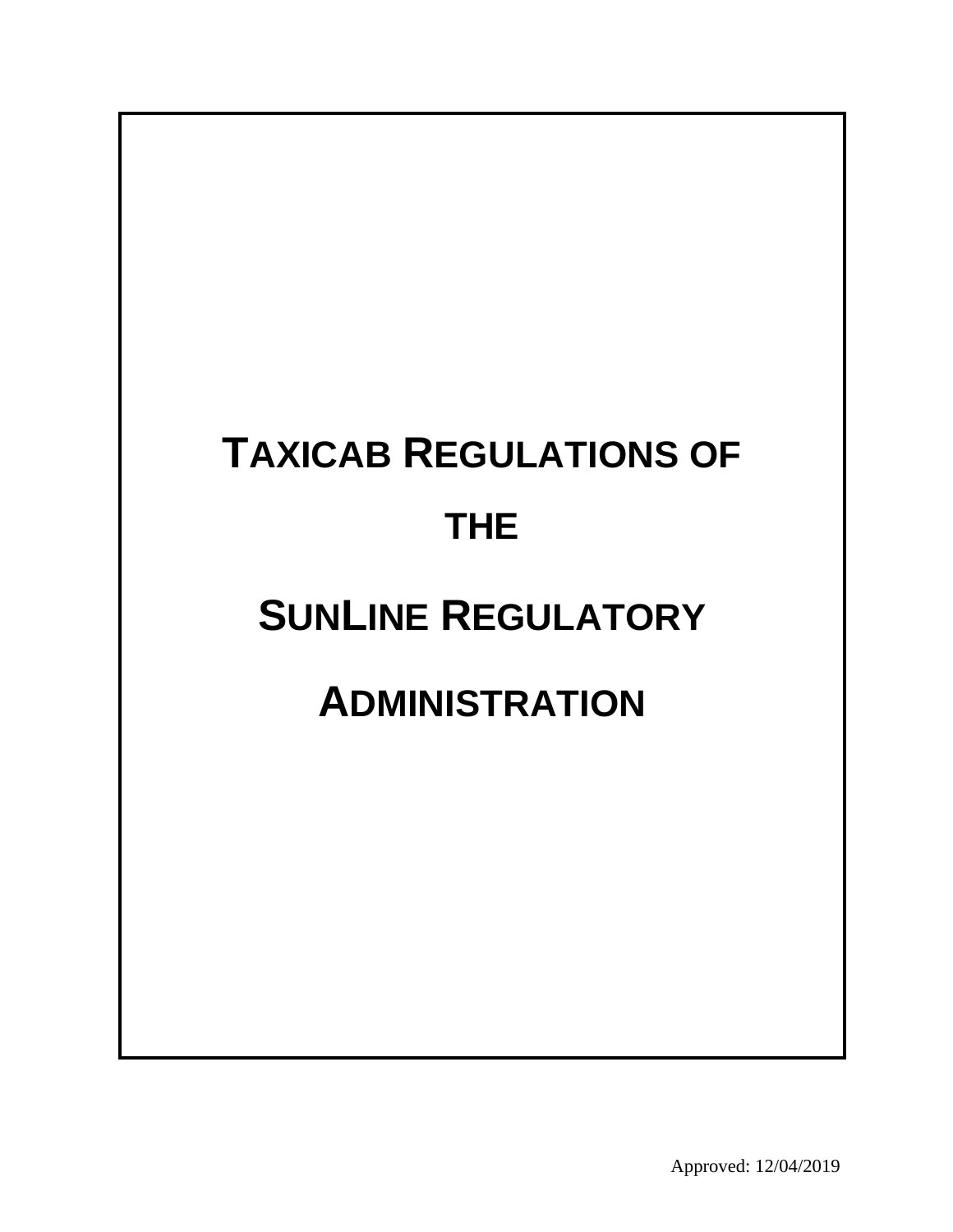# **TABLE OF CONTENTS**

### **TAXICAB REGULATIONS OF SUNLINE REGULATORY ADMINISTRATION**

| $R.1$ . |                                                    |  |
|---------|----------------------------------------------------|--|
| R.2.    | DESIGNATION OF REGULATORY ADMINISTRATOR  1         |  |
| R.3.    |                                                    |  |
| R.4.    |                                                    |  |
| R.5.    |                                                    |  |
| R.7.    |                                                    |  |
| R.8.    |                                                    |  |
| R.9.    |                                                    |  |
| R 10    |                                                    |  |
|         |                                                    |  |
|         |                                                    |  |
|         |                                                    |  |
|         |                                                    |  |
|         |                                                    |  |
|         | R.16. CONTROLLED SUBSTANCE AND ALCOHOL TESTING     |  |
|         |                                                    |  |
|         | R.17. SAFETY EDUCATION AND TRAINING PROGRAM 18     |  |
| R.18.   | DISABLED ACCESS EDUCATION AND TRAINING PROGRAM  19 |  |
| R.19    |                                                    |  |
| R.20    |                                                    |  |
| R.21    |                                                    |  |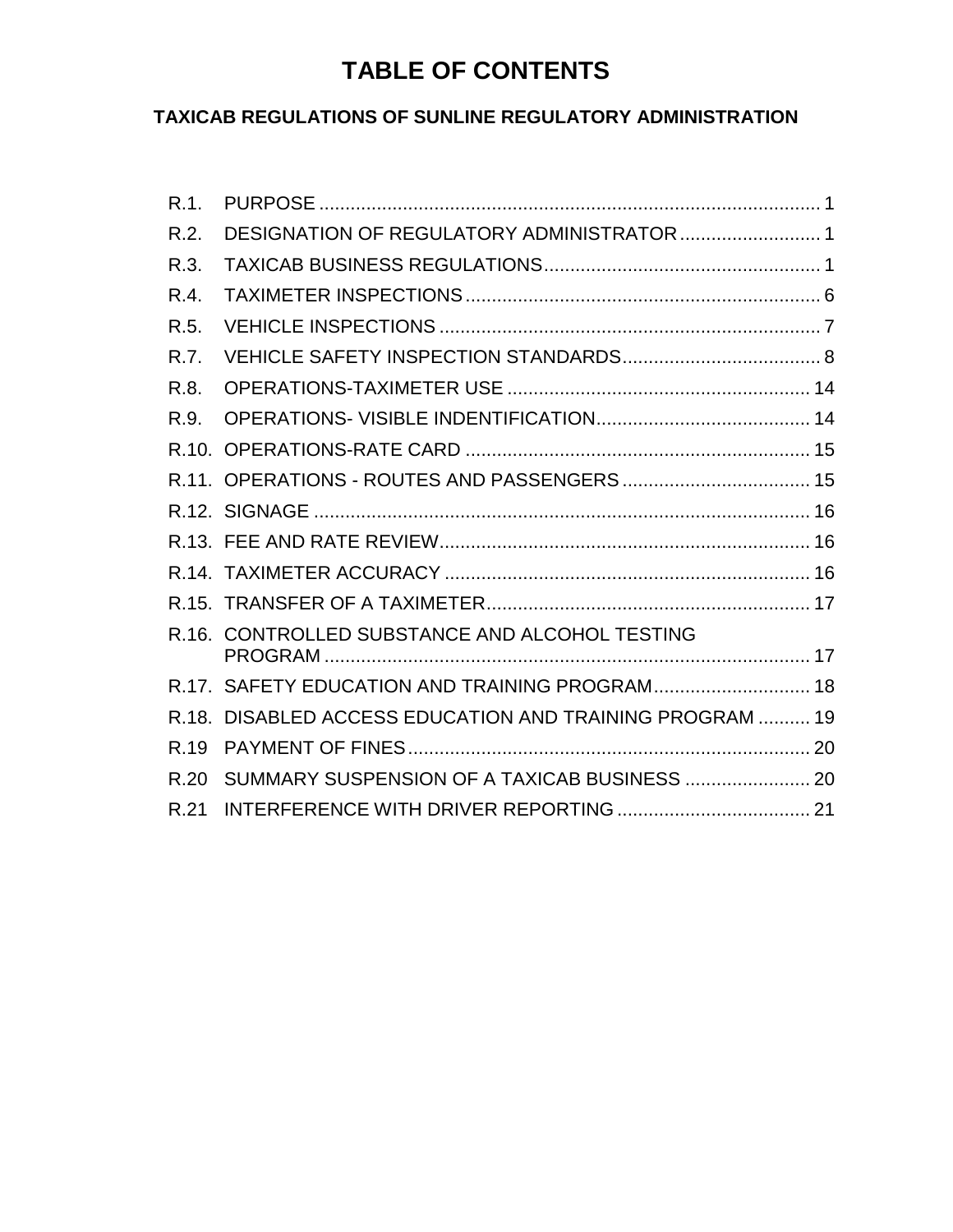# **TAXICAB REGULATIONS OF THE SUNLINE REGULATORY ADMINISTRATION**

## **(A DIVISION OF SUNLINE SERVICES GROUP)**

#### <span id="page-2-0"></span>**R.1. PURPOSE**

**R.1.1** These regulations are promulgated pursuant to section 1.020 of the Ordinance of SunLine Services Group (SSG), as now enacted or as may be amended from time to time, and are intended to implement the provisions of that Ordinance regulating taxicab service within the Jurisdictional Boundaries of SSG, a Joint Powers Authority created by the nine cities of the Coachella Valley and Riverside County. Each Taxicab Business and its management, agents, employees, drivers and permitted users are individually and jointly responsible for complying with these Taxicab Regulations, any Ordinance regulating Taxicab services, and any State of California or federal statute or administrative code relating to the operation of a Taxicab.

#### <span id="page-2-1"></span>**R.2. DESIGNATION OF REGULATORY ADMINISTRATOR**

**R.2.1** The CEO/General Manager of SunLine Services Group (SSG) hereby designates the SunLine Regulatory Administration (SRA) as the division of SSG charged with enforcement and implementation of the Ordinance of SSG, as now enacted or as may be amended, and all Regulations promulgated pursuant thereto.

#### <span id="page-2-2"></span>**R.3. TAXICAB BUSINESS REGULATIONS**

**R.3.1** No person, firm, association, corporation, partnership or other entity shall dispatch, cause to be dispatched, operate, or cause to be operated, a taxicab within the Jurisdictional Boundaries of SSG unless the responding vehicle has a valid Taxicab Vehicle Permit issued by SSG or other recognized taxi regulatory agency within the County of Riverside. The driver of such vehicle must have a valid Taxicab Driver's permit and the Taxicab is operated pursuant to a Taxicab Business permit issued by SSG, or valid Taxicab Business permit issued by a recognized taxi regulatory agency located within the County of Riverside.

**R.3.2** Each Taxicab Business must provide and maintain a year-round, 24- hour computerized dispatch system (System). The System must satisfy the following requirements:

> **R.3.2.1** System must track caller location, response time from the time customer calls until taxi pick up, and duration of trip. Customer calls means the time customer first called, not time of any callback.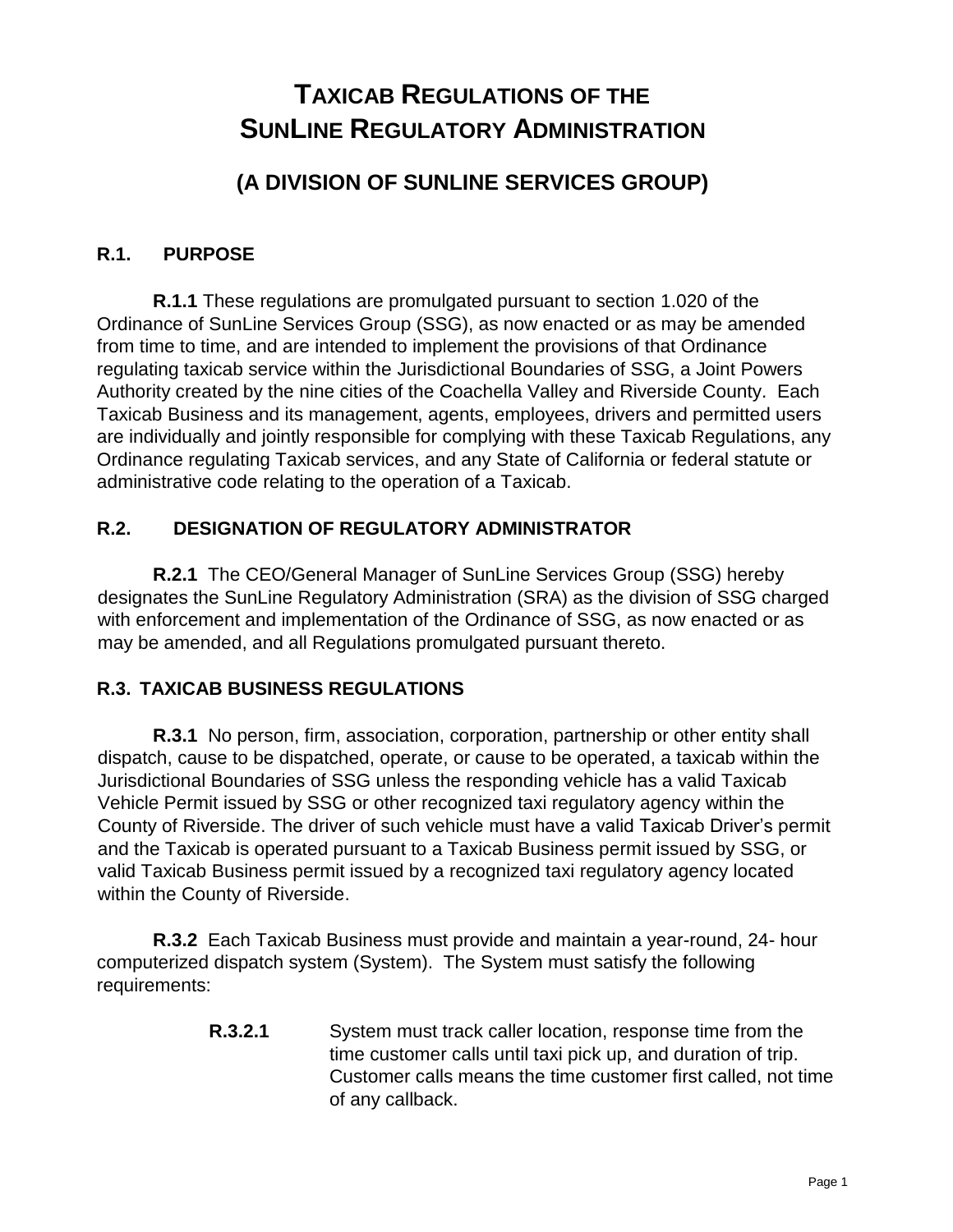- **R.3.2.2** Pickup zones must separate the Coachella Valley into its respective communities so officials from each community can see the quality of Taxicab service they are receiving.
- **R.3.2.3** System must track calls by pickup zone by hour, day and zip code.
- **R.3.2.4** System must track and report completed trips wait times that exceed 20 minutes.
- **R.3.2.5** System must be capable of recognizing incoming telephone numbers.
- **R.3.2.6** System must be capable of providing credit card swiping, reading and verification of card, authorization of payment, and printing of customer receipt within 60 seconds of being swiped.
- **R.3.2.7** System must be capable of tracking service refusals by an individual Taxicab and Driver. Customers waiting for service must be advised of current response times and given the option of calling another company.
- **R.3.2.8** All data collected by the System shall be maintained or accessed at the office or terminal designated to SSG by the Taxicab Business
- **R.3.2.9** Any changes made to the Dispatch System Vendor and/or Dispatch System Program Type must be presented to SRA for approval prior to implementation.

**R.3.3** Each Taxicab Business is required to have real time voice communication access to all their on-duty drivers.

**R.3.4** Each Taxicab Business must be capable of tracking any lost articles by knowing only the date, time of day, and pick up and drop off locations.

**R.3.5** Each Taxicab Business must be capable of investigating and reporting all trips that have not taken the shortest possible route based on mileage calculation from pick up to drop off.

**R.3.6** Each Taxicab Business must provide and maintain a Global Positioning System (GPS) system. The system must satisfy the following requirements: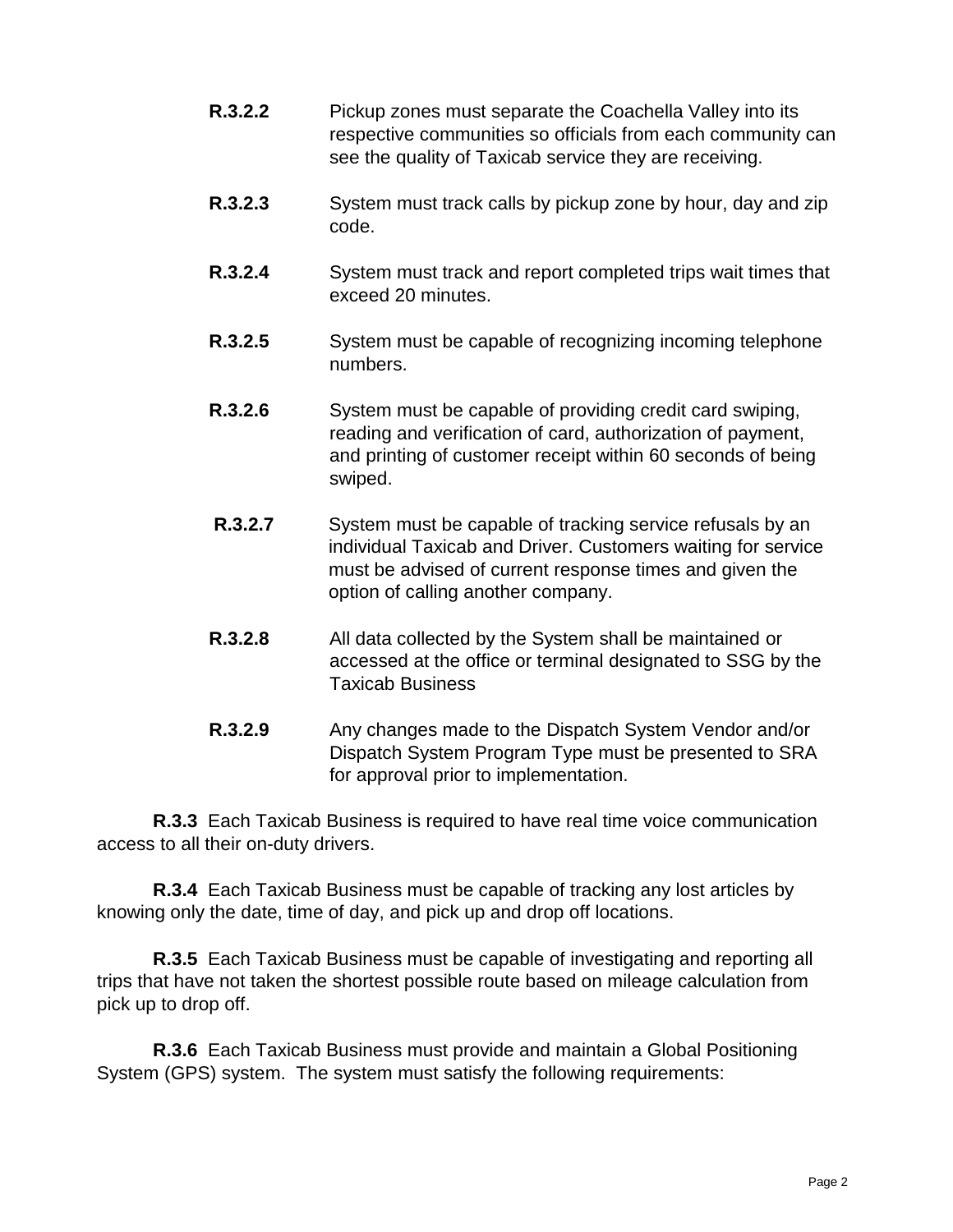- **R.3.6.1** GPS system must be capable of providing Drivers turn by turn directions and monitoring shortest route taken.
- **R.3.6.2** GPS system must be capable of capturing and reporting, for all vehicles in the fleet and individual Drivers, all trips for which the taxi meter was utilized.

**R.3.7** Taxicab Businesses shall submit electronic taximeter reports for all vehicles on the Taxicab Business' Vehicle Identification List and shall present vehicles for reading of their Taximeter as requested by SRA.

**R.3.8** The Taxicab Business shall maintain proof of current Department of Motor Vehicle registration for each vehicle it is authorized to operate and shall produce such proof of registration upon vehicle inspection or request;

**R.3.9** The Taxicab Business must maintain and adhere to a written complaint procedure that includes a log of all complaints received, date and time of complaint, response, date and time of response, results of investigation, action taken, and any written communication. All complaints received in writing must be responded to in writing within five (5) business days with, at a minimum, an acknowledgment of the complaint, the complaint status and expected time for resolution. All complaints received by telephone must be logged. All telephone complaints of conduct which could result in a citation under these Regulations or are of a serious nature must be responded to in writing. A summary of complaints lodged and action taken shall be submitted to the SRA when requested.

**R.3.10** The Taxicab Business must maintain a GPS system in place in accordance with section R.3.6 of these regulations.

**R.3.11** The Taxicab Business must maintain an electronic data based recordkeeping and reporting system which captures and is capable of generating reports on the following subjects:

- (a) All revenues, including fares paid, for four (4) years;
- (b) All trips, including each call, times of dispatch/response total trips made by vehicle and driver, for one (1) year;
- (c) All drivers' names and records, for four (4) years;
- (d) All vehicle registration and maintenance for four (4) years;
- (e) All customer complaints for four (4) years;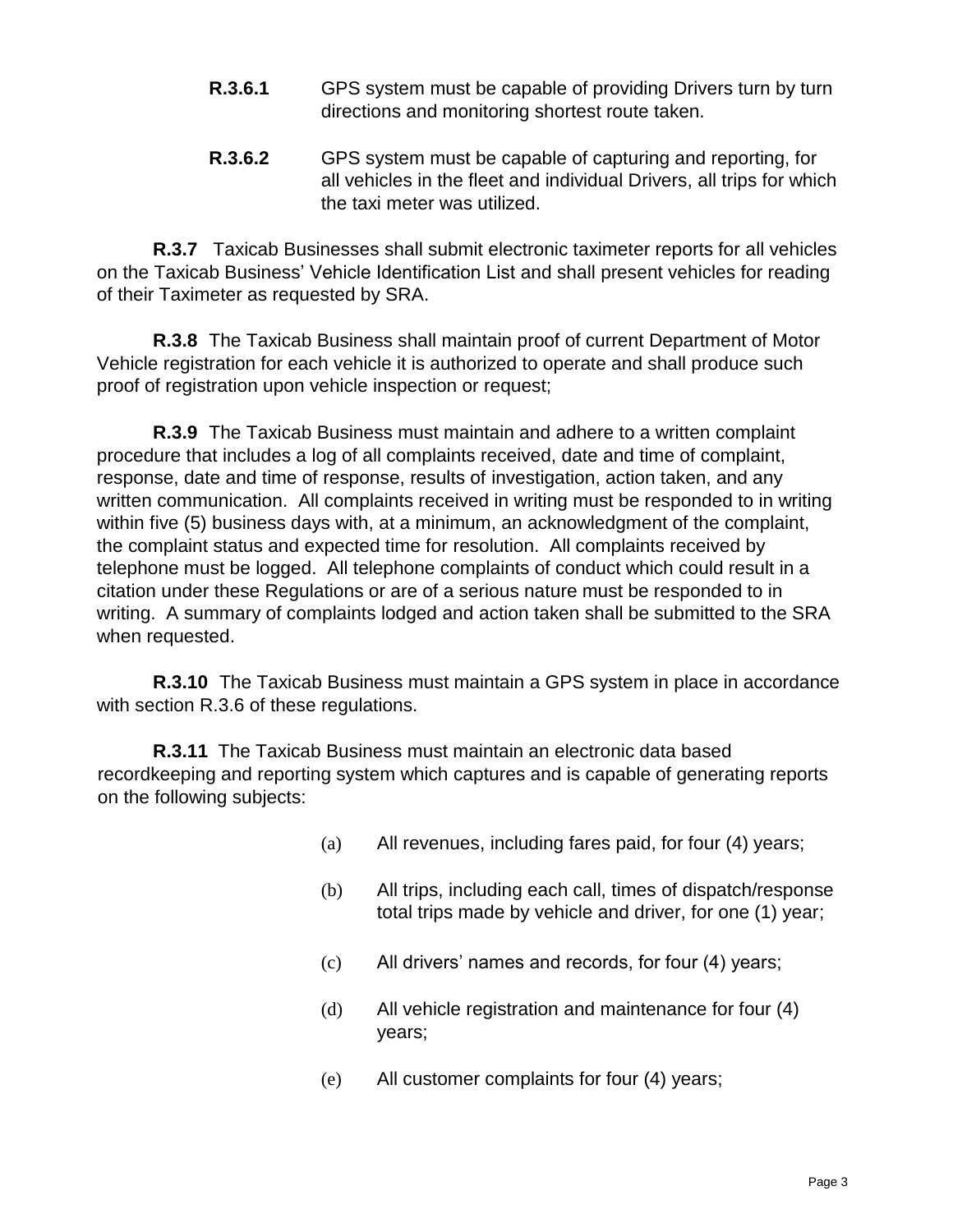- (f) All data necessary for monthly dispatch reports; and,
- **R.3.12** The Taxicab Business shall make the following periodic reports to SRA:
	- (a) A report of dispatch data on a monthly basis by the end of the business day on the first business day of the following month which includes reporting of customer wait time distribution, trips by zone served, trips per day per vehicle, and trip call completion;
	- (b) A customer complaint report summarizing complaints lodged and action taken by the Taxicab Business on a quarterly basis or upon request by SRA;
	- (c) A current Drivers List that includes first name, last name, driver license number, and company driver id number within the first week of every month;
	- (d) A current Vehicle Identification List that includes the Taxicab number, license plate number, vehicle identification number, and SSG permit number within the first week of every month.

**R.3.13** The Taxicab Business must maintain a written disciplinary policy and training programs for new and existing Drivers with emphasis on dealing with diverse clientele and driving skills. The new driver training program must satisfy the following requirements:

- (a) State, SSG, Palm Springs Airport and communities within the Coachella Valley's rules and regulations;
- (b) Geography, including map reading, major points of interest in Coachella Valley and familiarity with the Coachella Valley and surrounding area;
- (c) Driver safety and defensive driving;
- (d) Vehicle safety, maintenance and inspection checks;
- (e) Customer service and relations;
- (f) Sensitivity guidelines for disabled, frail and elderly passengers;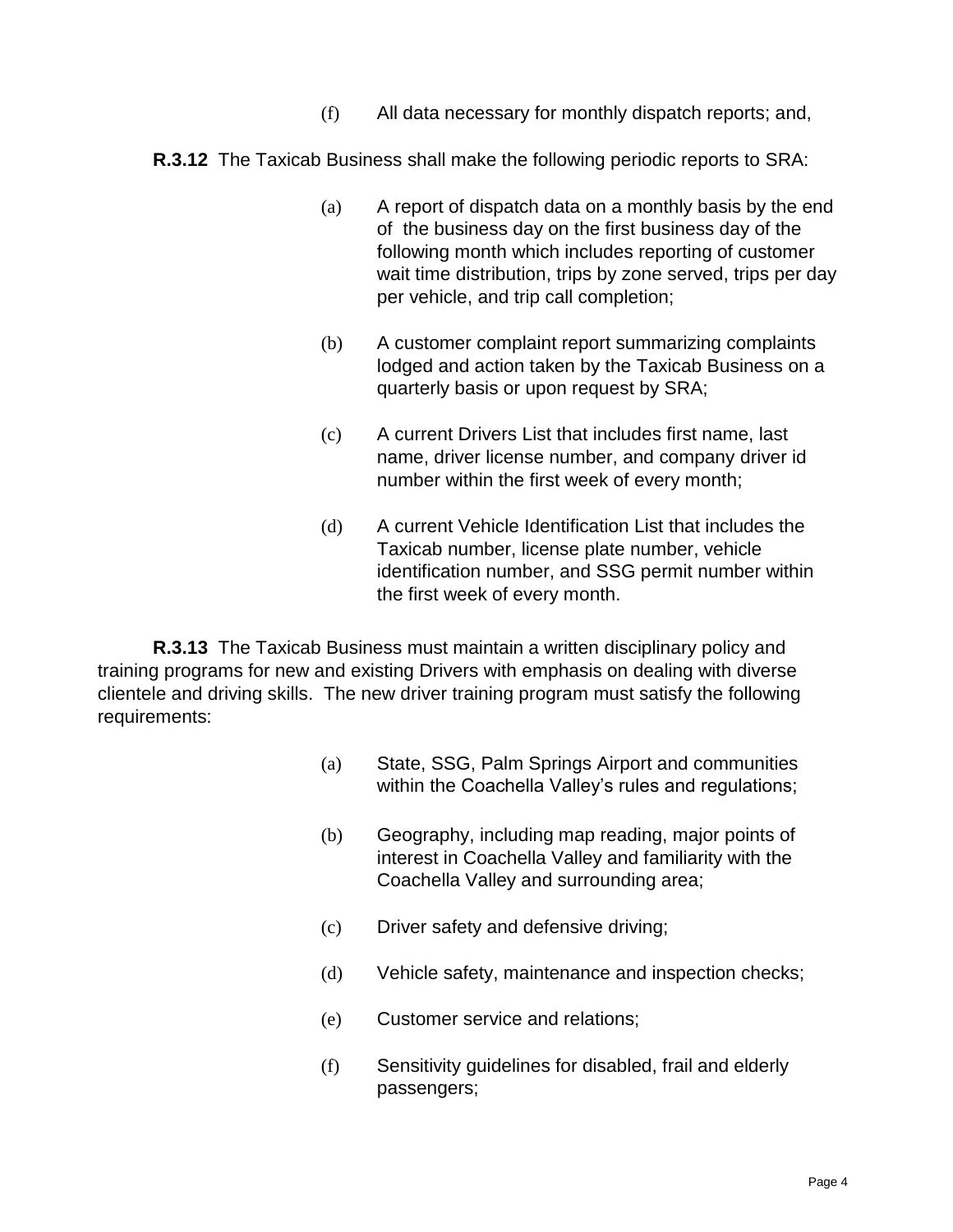- $(g)$  Behind the wheel driver training;
- (h) Accessible vehicle operation training for drivers of accessible vehicles; and,
- (i) Appearance and dress standards.

**R.3.14** The Taxicab Business must have and enforce a policy prohibiting smoking in taxicabs by passengers or Drivers.

**R.3.15** The Taxicab Business must maintain agreements with credit card agencies for accepting credit card payments for fares and gratuities.

**R.3.16** Taxicab Businesses shall be responsible for reimbursing overcharges to its customers immediately if the Driver is made aware of the overcharge at the time of rendering service and within twenty-four (24) hours if the Taxicab Business is informed of an overcharge after the service was rendered.

**R.3.17** Each Taxicab Business must maintain a list of Drivers authorized by the Taxicab Business to operate the vehicles on the Taxicab Business' Vehicle Identification List. The Taxicab Business shall update the Driver List on a monthly basis and shall supply to SRA, within the first week of each month or upon request of SRA, a current Driver List. The Taxicab Business shall provide SSG with written notice within thirty (30) days after the Taxicab Business is aware that any Driver listed on the Driver List for a Taxicab Business ceases to drive a Taxicab for the Taxicab Business.

**R.3.18** A Taxicab Business may add additional Drivers to its Driver List provided that:

- **R.3.18.1** The Taxicab Business has submitted an intent to hire form to SRA which identifies the Driver to be added as being employed or given a written offer of employment within the meaning of Government Code section 53075.5; and
- **R.3.18.2** The Driver to be added has been issued a Driver permit by SRA which states that the Driver is affiliated with the Taxicab Business; and,
- **R.3.18.3** The Taxicab Business provides a certificate(s) of insurance reflecting that the Driver will be covered by the insurance maintained for any vehicle to be driven by the Driver under the Taxicab Business as required by section 1.040 of the Ordinance of SSG.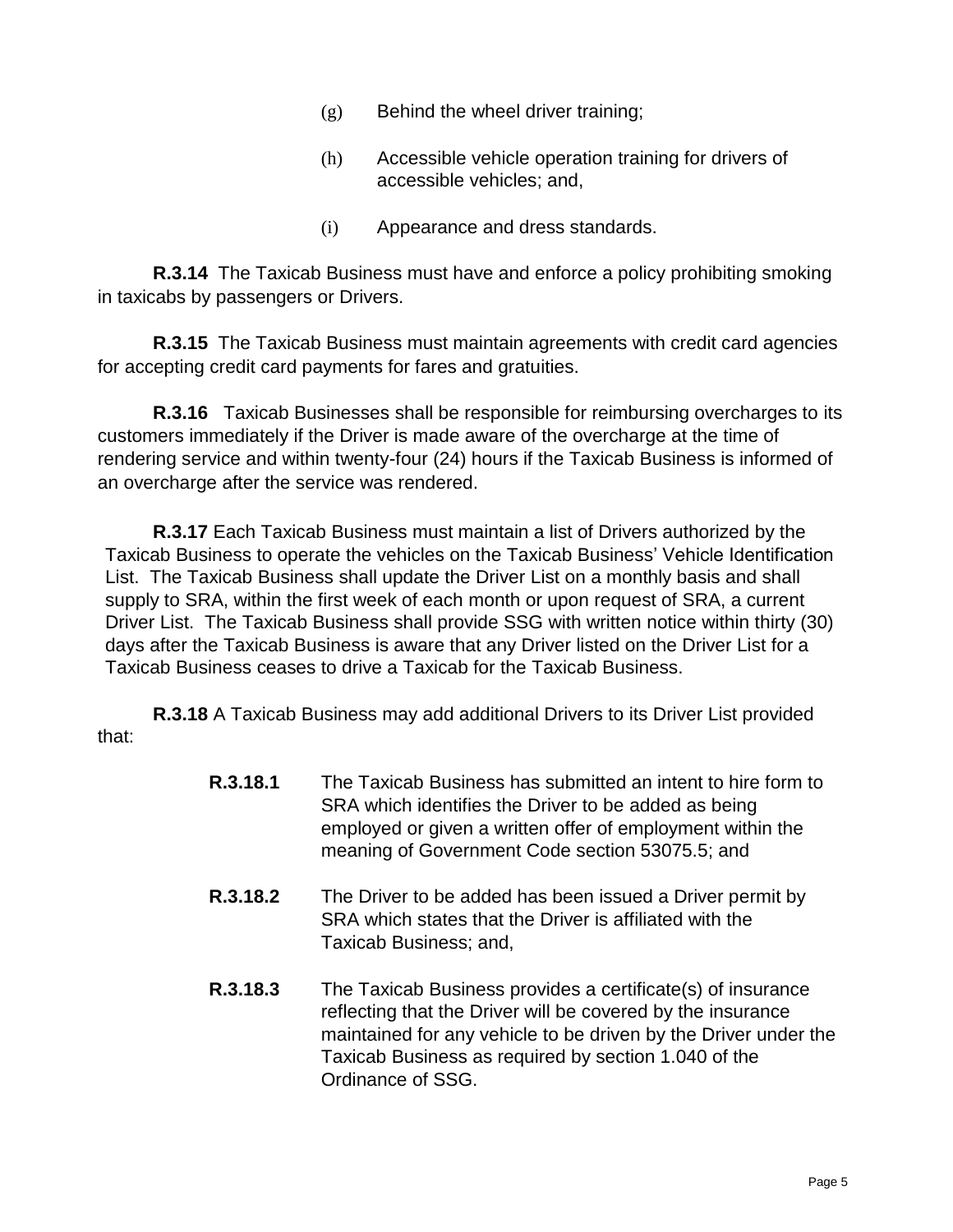**R.3.19** No Taxicab Business shall allow any Driver to drive a Taxicab using the Taxicab Business' name unless that person has a valid Driver permit issued by SRA which states that the Driver is affiliated with the Taxicab Business.

**R.3.20** The Taxicab Business shall ensure that each Driver using the Taxicab Business' name submits to a fingerprint based criminal history check pursuant to Government Code Section 53075.5.

**R.3.21** The Taxicab Business permit is valid for a period of one (1) year or until suspended or revoked and may be renewed annually as set forth in the Ordinance of SSG.

#### <span id="page-7-0"></span>**R.4. TAXIMETER INSPECTIONS**

**R.4.1** No Taxicab Business shall operate a Taxicab within the Jurisdictional Boundaries of SSG without having first submitted the vehicle to SRA with a fully operational taximeter with current and intact seals, or any type of device or technology approved by the Division of Measurement Standards to calculate fares, including the use of Global Positioning System metering, provided that the device or technology complies with Section 12500.5 of the Business and Professions Code and with all regulations established pursuant to Section 12107 of the Business and Professions Code. The customer shall not be charged a fare that exceeds the authorized fare.

**R.4.2** A State certified taximeter technician will affix a seal to the taximeter of vehicles to be authorized for operation under the Ordinance of SSG provided that:

- **R.4.2.1** The vehicle is presented to SRA for the purpose of inspection of the taximeter to record the number appearing on the trip counter of the meter indicating the number of passenger boardings as of the date of initial reading; and
- **R.4.2.2** The taximeter seal required of Riverside County Division of Weights and Measures.

**R.4.3** Taxicab Businesses are responsible to ensure that the seal required of Riverside County Division of Weights and Measures is intact each time that a vehicle is presented to SRA for periodic meter readings and at all times that the vehicle is operating within the Jurisdictional Boundaries of SSG. In the event that a Riverside County Division of Weights and Measures taximeter seal is not intact upon presentation of the vehicle for meter readings or during the vehicles operation as a Taxicab, a penalty shall be imposed pursuant to section 1.095 of the Ordinance of SSG, and the Vehicle Permit issued for the vehicle under which the vehicle is registered will be summarily suspended.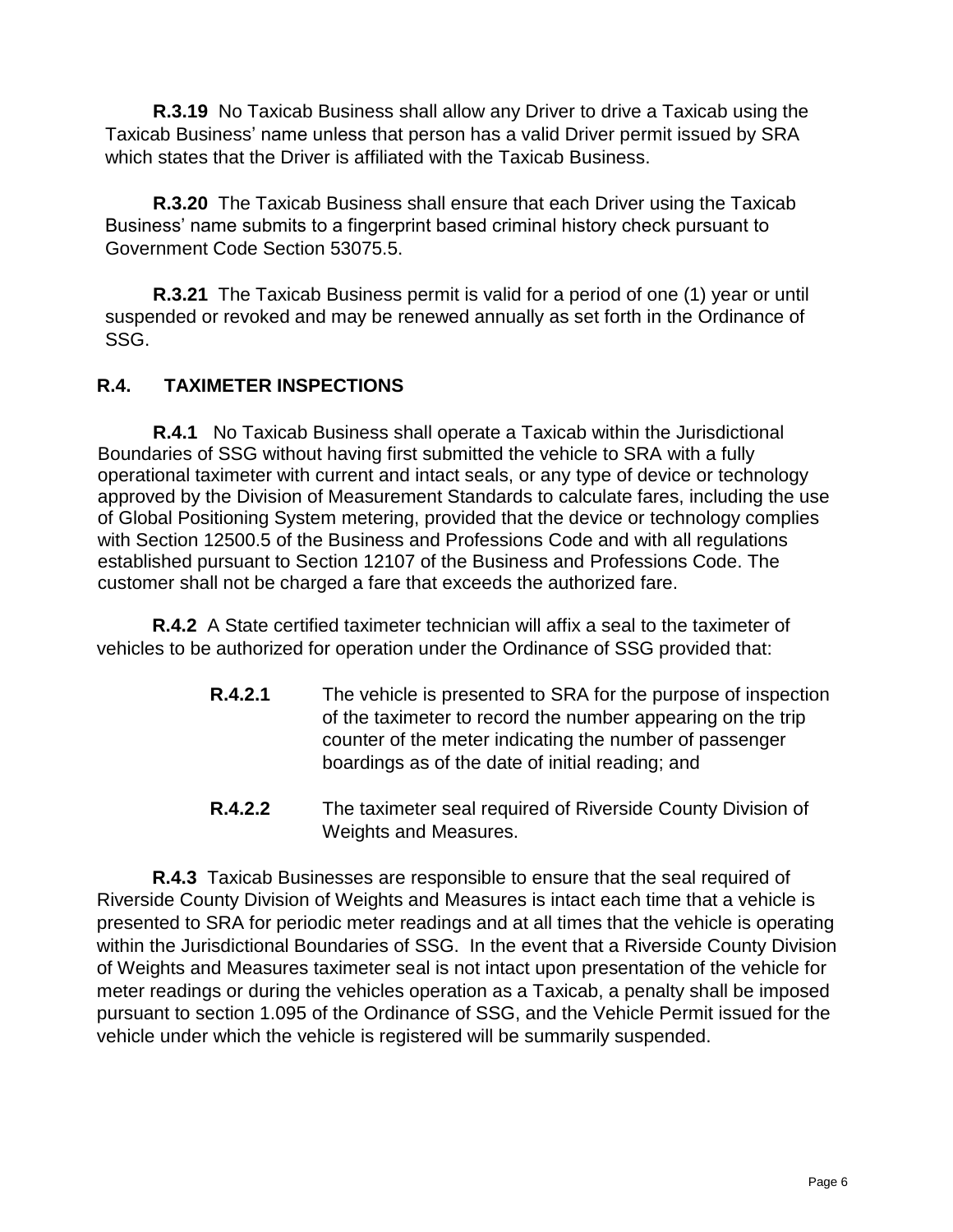**R.4.4** In instances in which a Taxicab is taken out of service or in need of repair that will cause the Taxicab to be out of service in excess of 30 days, the following meter reading procedure shall be followed:

- **R.4.4.1** The vehicle shall be made available to SRA for a reading of the trip counter at the time the vehicle is taken out of service.
- **R.4.4.2** Before the vehicle is placed back into service, it must be presented to SRA for a reading of the trip counter on the taximeter. A penalty of \$1,000.00 shall be imposed on the Taxicab Business in accordance with section 1.065 of the Ordinance of SSG in the event that the vehicle is placed back into service without first being presented to SRA for a reading of the trip counter on the taximeter or if the reading on the trip counter is more than the reading taken at the time that the vehicle was taken out of service. If the Taxicab Business continues to place the vehicle in service after having been issued a citation, the Vehicle Permit for the vehicle shall be suspended until the Taxicab Business complies with this requirement. At the time the vehicle is presented for reading of the trip counter prior to return to service the taximeter must bear an intact seal from the Riverside County Weights and Measures Division.

#### <span id="page-8-0"></span>**R.5. VEHICLE INSPECTIONS**

**R.5.1** All Taxicabs operated by a Taxicab Business and Driver must have a valid, SSG issued Vehicle Permit sticker affixed at the lower left rear windshield of the vehicle.

**R.5.2** No vehicle shall be registered under a Taxicab Business permit until that vehicle has successfully completed a safety and cosmetic inspection conducted by an SRA-approved Automotive Service Excellence (ASE) or Bureau of Automotive Repair certified vehicle mechanic in accordance with the vehicle safety standards set forth in these regulations.

**R.5.3** The SRA-approved mechanic shall complete a Vehicle Inspection Report for each vehicle presented for inspection which shall reflect the vehicle's compliance or noncompliance with the vehicle safety standards set forth in these regulations.

**R.5.4** Upon successful completion of the safety inspection, the vehicle must be presented to SRA to affix a Vehicle Permit Sticker to the qualified vehicle.

**R.5.5** In addition to any other required inspections, all Taxicabs operated within the Jurisdictional Boundaries of SSG must submit to on the road inspections upon request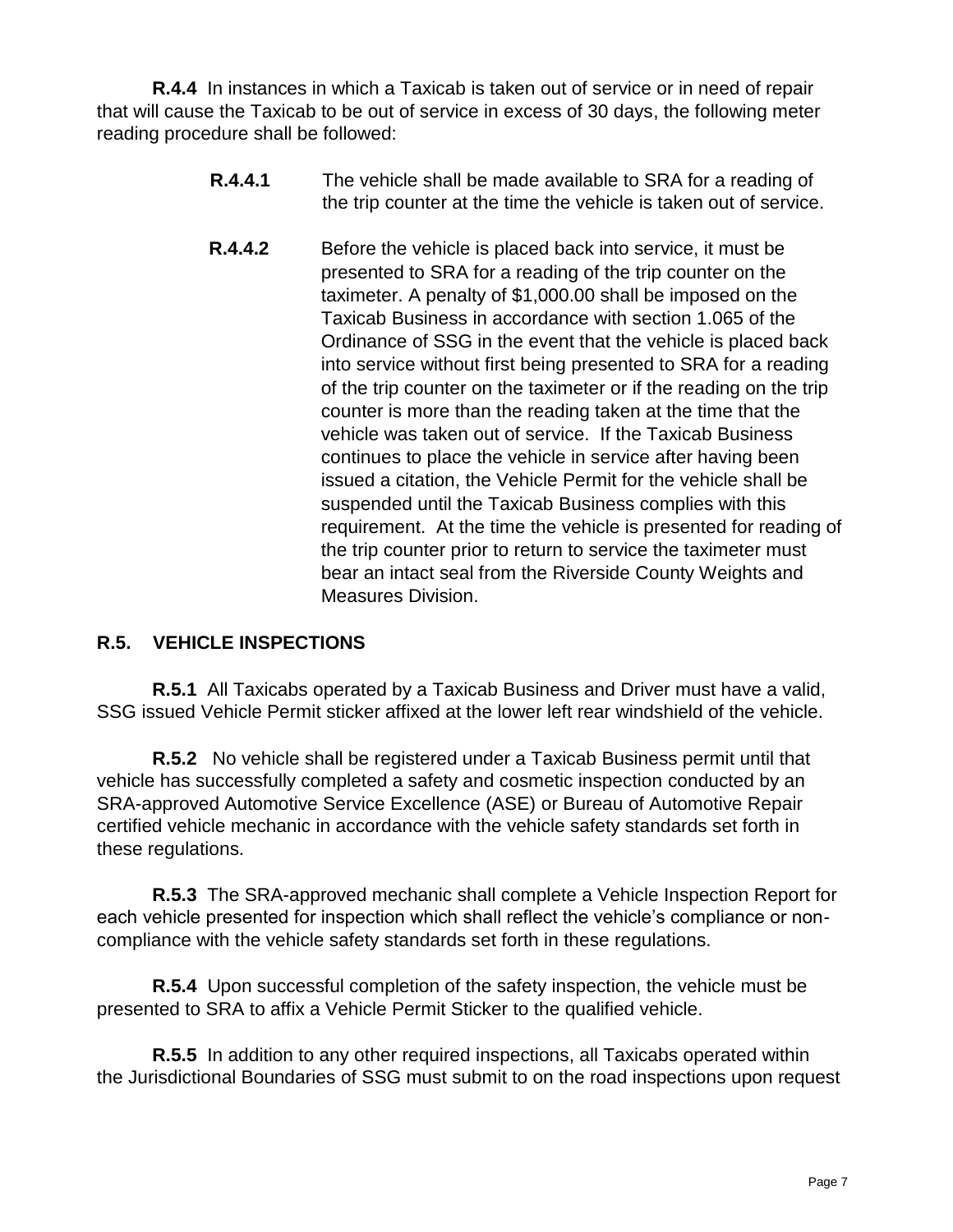by the Taxicab Administrator or by any member of the staff of SRA authorized by the Taxicab Administrator to conduct road inspections. Failure to submit to an inspection will result in revocation of the Vehicle Permit sticker. The Taxicab Administrator or other authorized member of the staff of SRA will complete a road inspection field report at the time of inspection which will indicate, in their opinion, what repairs, if any, need to be made to the vehicle.

**R.5.6** Any vehicle that fails to pass an initial vehicle safety inspection, upon payment of a re-inspection fee, may be presented for re-inspection for the purpose of determining if the defects have been corrected and if the vehicle otherwise complies with the vehicle safety inspection standards. Any vehicle that has been cited for a violation of the vehicle safety inspection standards may be presented for re-inspection upon payment of the re-inspection fee.

**R.5.7** Any vehicle taken out of service by SRA for any reason which continues to bear a toplight and Taxicab signage must display the "out of service" sign provided by SRA on the dashboard of the vehicle until such time as the toplight and Taxicab signage are removed from the vehicle or the vehicle is returned to service by SRA.

#### **R.6 FIELD REPORT**

**R.6.1** In addition to any other required inspections, all Taxicabs operated within the Jurisdictional Boundaries of SSG must submit to on the road inspections upon request by the Taxicab Administrator or by any member of the staff of SRA authorized by the Taxicab Administrator to conduct road inspections. Failure to submit to an inspection will result in revocation of the Vehicle Permit sticker. The Taxicab Administrator or other authorized member of the staff of SRA will complete a road inspection field report at the time of inspection which will indicate, in their opinion, what repairs, if any, need to be made to the vehicle.

**R.6.2** If the road inspection field report indicates the need for repairs to a vehicle, the Taxicab Business is required to submit proof to SRA that the required repairs have been made to the vehicle within the time frame provided for in the field report.

**R.6.3** In the event that repairs have not been made to a vehicle within the time frame provided for in the field report, the Vehicle Permit sticker will be voided until corrections have been made to the satisfaction of the SRA.

#### <span id="page-9-0"></span>**R.7. VEHICLE SAFETY INSPECTION STANDARDS**

Vehicles must be in good operating order, free from known mechanical defects. The Taxicab vehicle standards incorporate herein by reference those of the California Vehicle Code (CVC), as now enacted or as may be amended. In addition, all Taxicabs must meet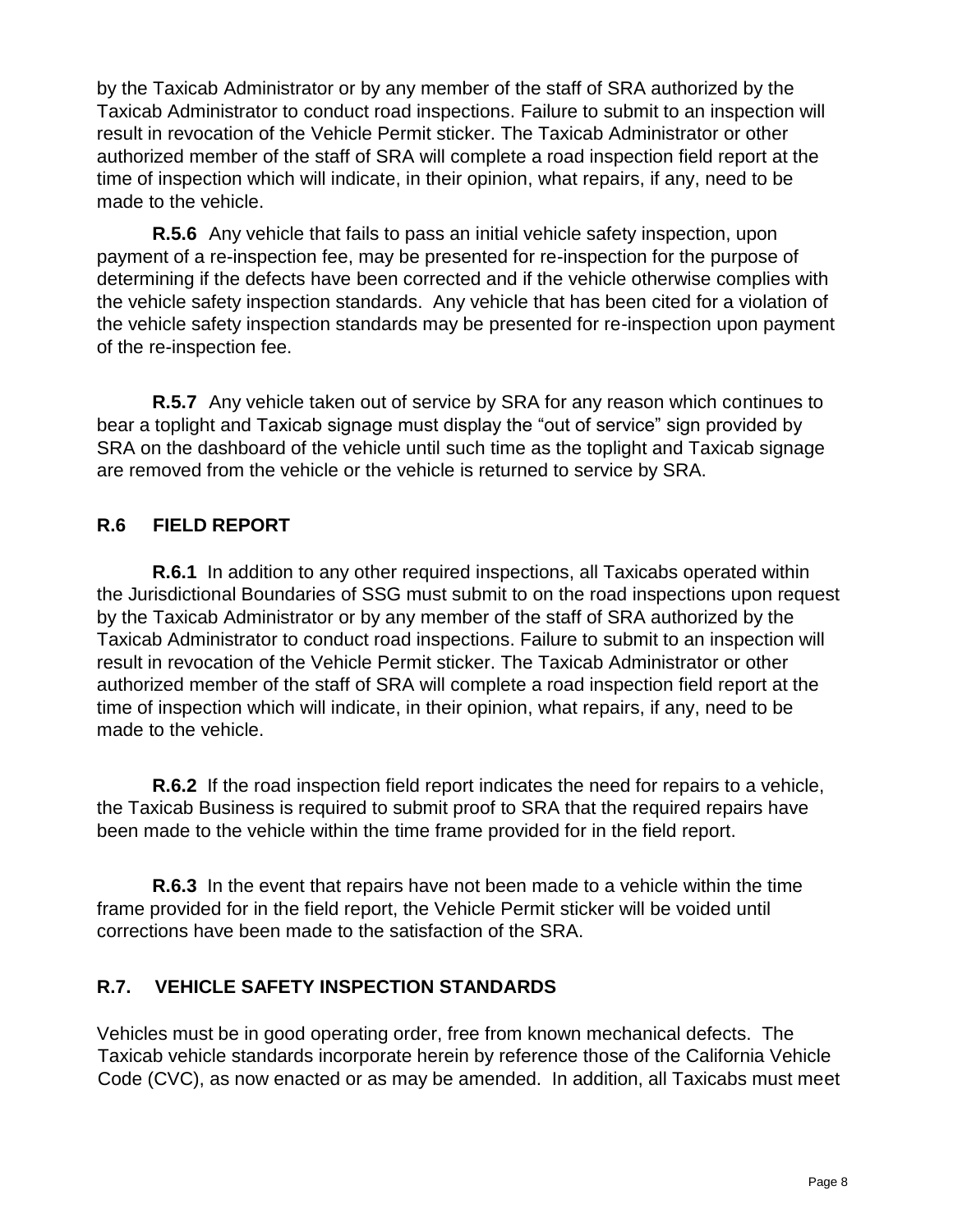the following standards in order to pass the vehicle safety inspection for operation as a Taxicab within the Jurisdictional Boundaries of SSG:

**R.7.1 Battery.** Vehicle must be equipped with proper size battery. Battery cables, etc., shall be corrosion free, and mounted correctly, with no frayed cables.

**R.7.2 Belts**. Belts shall be maintained in good operating condition, free of noticeable cracks and/or wear, and free of foreign matter such as oil, etc. All belts must be properly adjusted according to manufacturer's specifications.

#### **R.7.3 Body Condition.**

- **R.7.3.1** No unrepaired body damage is permitted. Tears or rust holes in the vehicle body and/or loose pieces hanging from the vehicle body are not permitted. Front and rear fenders, bumpers and light trim must be securely fixed to the vehicle. Broken or damaged glass is not permitted.
- **R.7.3.2** The exterior of the vehicle must be maintained in a clean, neat and attractive condition.
	- (a) Exterior advertising may be permitted based on review and approval of advertising by SRA consistent with the standards applicable to SunLine Bus Operations in order to maintain a professional appearance and reduce "sign blight".
- **R.7.3.3** Trunk lid must remain open and closed independently (without props) and only factory-compatible latches are permitted.
- **R.7.3.4** Hubcaps are to be in place and consistent in appearance on each side.

**R.7.4 Brake System**. The brake system must operate sufficiently. Fluid leaks, locking of the wheels, need to pump brake pedal, or excessive noise are not acceptable. Brake pads and or shoes shall not exceed less than 1/16" inch wear thickness at any low point, and shall be properly adjusted, clean of foreign matter and shall have no cracks. Brake pedal must have proper pad on it and in good condition. Vehicles with Antilock Braking System (ABS) systems shall not have the A Check ABS light displayed on.

> **R.7.4.1** Rotors and brake drums that are resurfaced or worn beyond the manufacturers acceptable discard distance are unacceptable. Rotors and drums shall be free of noticeable wear, cracks, scars and/or grooves. They shall be clean of any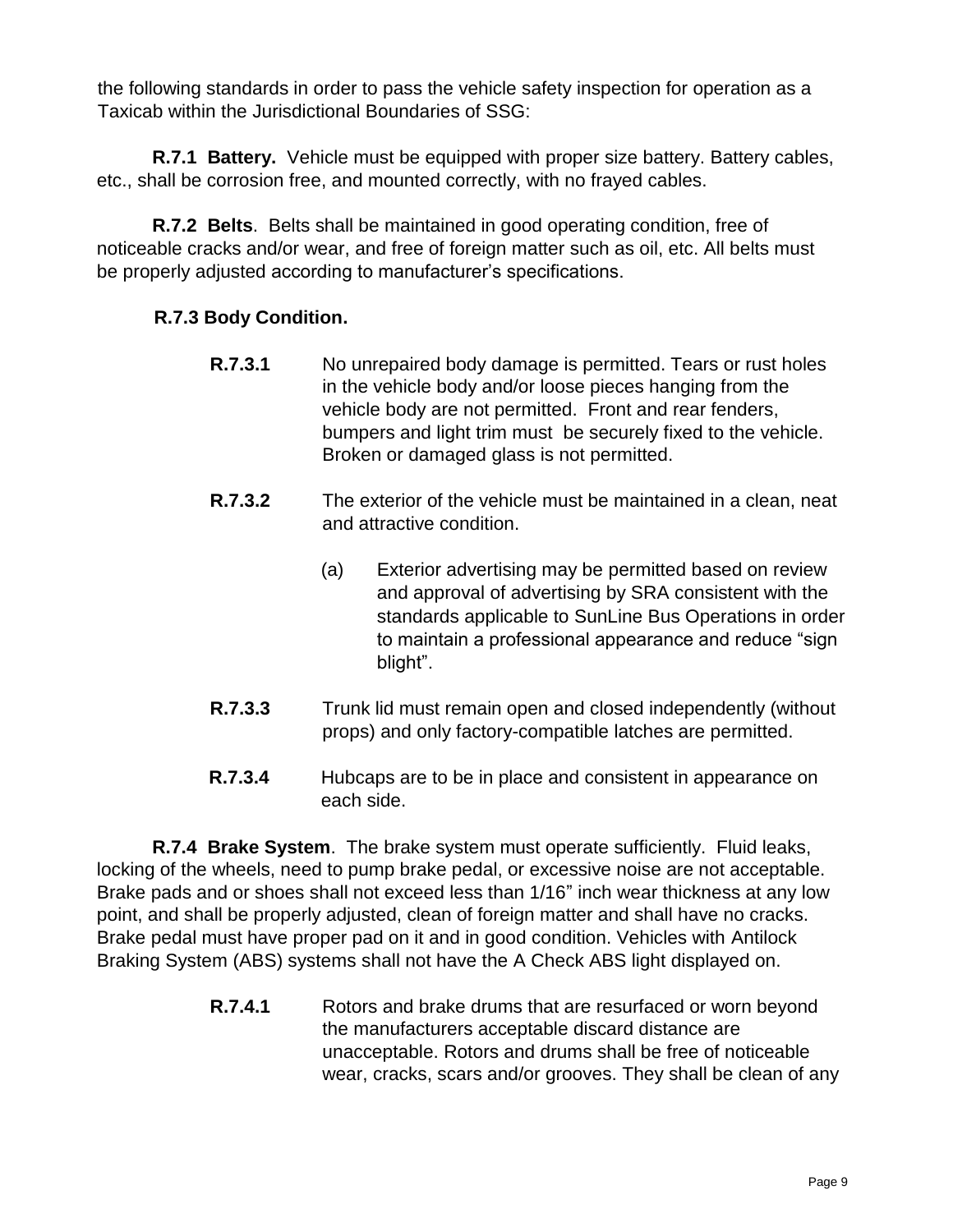foreign matter such as brake fluid or oil and shall have no heat cracks and no rivet wear.

**R.7.4.2** Wheel cylinder and calipers, and dust covers shall be in good condition, with no noticeable wear, leaks or visible cracks, and may not be soaked with oil.

**R.7.5 Doors and Trunk.** Trunk or luggage area must be kept empty to allow maximum space for passenger luggage and belongings, except for car seats, a spare tire, emergency equipment, and a personal container belonging to the Driver that does not exceed one cubic foot in volume. All doors must have weather stripping in good condition with no pieces missing.

**R.7.6 Engine/Transmission**. The vehicle's mechanical power/drive system must operate sufficiently.

- **R.7.6.1** Engine must be in proper working order and should not miss, die or backfire during normal operation. Engine must not emit excessive smoke from either the engine or crankcase. If engine light comes on, problem must be repaired promptly. Engine must have proper air cleaner, smog equipment and vacuum hoses in place. Engine may not have any loose brackets, etc., or bad engine mounts.
- **R.7.6.2** Engine, transmission, drive train or accessories must not emit loud noises. Transmission, radiator and engine shall have no noticeable leaks and shall have manufacturer's recommended fluid levels.
- **R.7.6.3** All mechanical equipment must be clean and must be free and clear of grease and oil buildup.

**R.7.7 Exhaust System**. Exhaust system must be intact, with no holes or leaks, and must be mounted properly with proper catalytic converter.

**R.7.8 Fuel System**. All fuel tanks and lines must be routed to factory specifications and free of cracks, wear, kinks or leaks, and must be free from all foreign matter. All vehicles must have a fuel cap.

**R.7.9 Heating and Air Conditioning System.** Defroster, heater and air conditioner must operate and function properly all year round.

**R.7.10 Horn.** California Vehicle Code section 27000(a), states: All vehicles must be equipped with a horn which must be audible during normal working conditions at a distance of not less than 200 feet.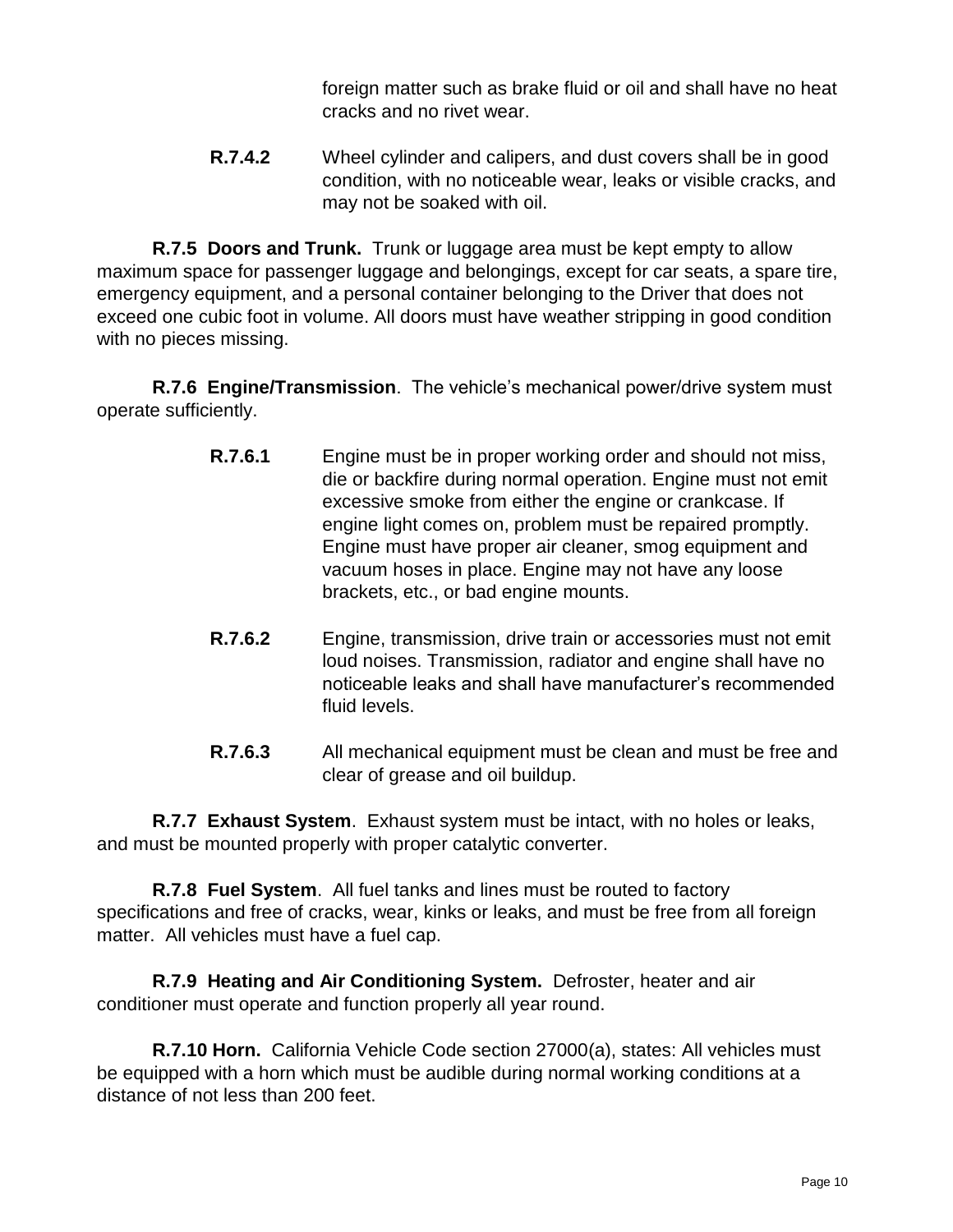**R.7.11 Interior Condition.** The interior of the vehicle must be maintained in a clean, neat and attractive condition.

- **R.7.11.1** Passenger compartment, driver compartment, and trunk or luggage area must be clean and free of foreign matter, stains, offensive odors and litter.
- **R.7.11.2** Seat upholstery must be clean and without worn areas. Interior walls and ceiling must be kept reasonably clean. No rips or tears are permitted. All repairs shall be done so as to reasonably match the existing interior.
- **R.7.11.3** Door handles and doors must be intact and clean. Door handles and window knobs, both manual and electric, shall be in proper working condition. All door panels must be mounted correctly.

**R.7.12 Lights.** All lighting equipment must meet manufacturer's specifications. Lights that are noticeably frosted from sand or weather elements are unacceptable. Cracks in lenses are unacceptable. Headlights must be operable on both high and low beams. Tail lights, parking lights, signal lights, brake lights, license plate lights and interior lights must all be operable.

**R.7.13 Mirrors**. Vehicle must be equipped with both side and rear view mirrors. Defective or damaged mirrors must be replaced.

**R.7.14 Odometer**. Odometer must operate in the manner intended.

**R.7.15 Distinct Appearance.** Each Taxicab Business must have an SRA approved distinctive appearance determination in accordance with Section 2.010 of SSG Ordinance No. 2019-01.

- **R.7.15.1** In the event a distinctive appearance determination is made by the Taxi Administrator, all Taxi Business Permittees in good standing shall be notified in writing of the action and the reasons supporting it. A Taxi Business Permittee may submit an appeal of the distinctive appearance determination in accordance with Section 1.085 of the Ordinance of SSG.
	- **R.7.15.1.1** No later than ten (10) calendar days following the date of the notice of determination, a Taxi Business Permittee may submit a written appeal together with an appeal fee as established by resolution of the Board of Directors. The Appellant shall set forth in the appeal the reason(s) why such action is not proper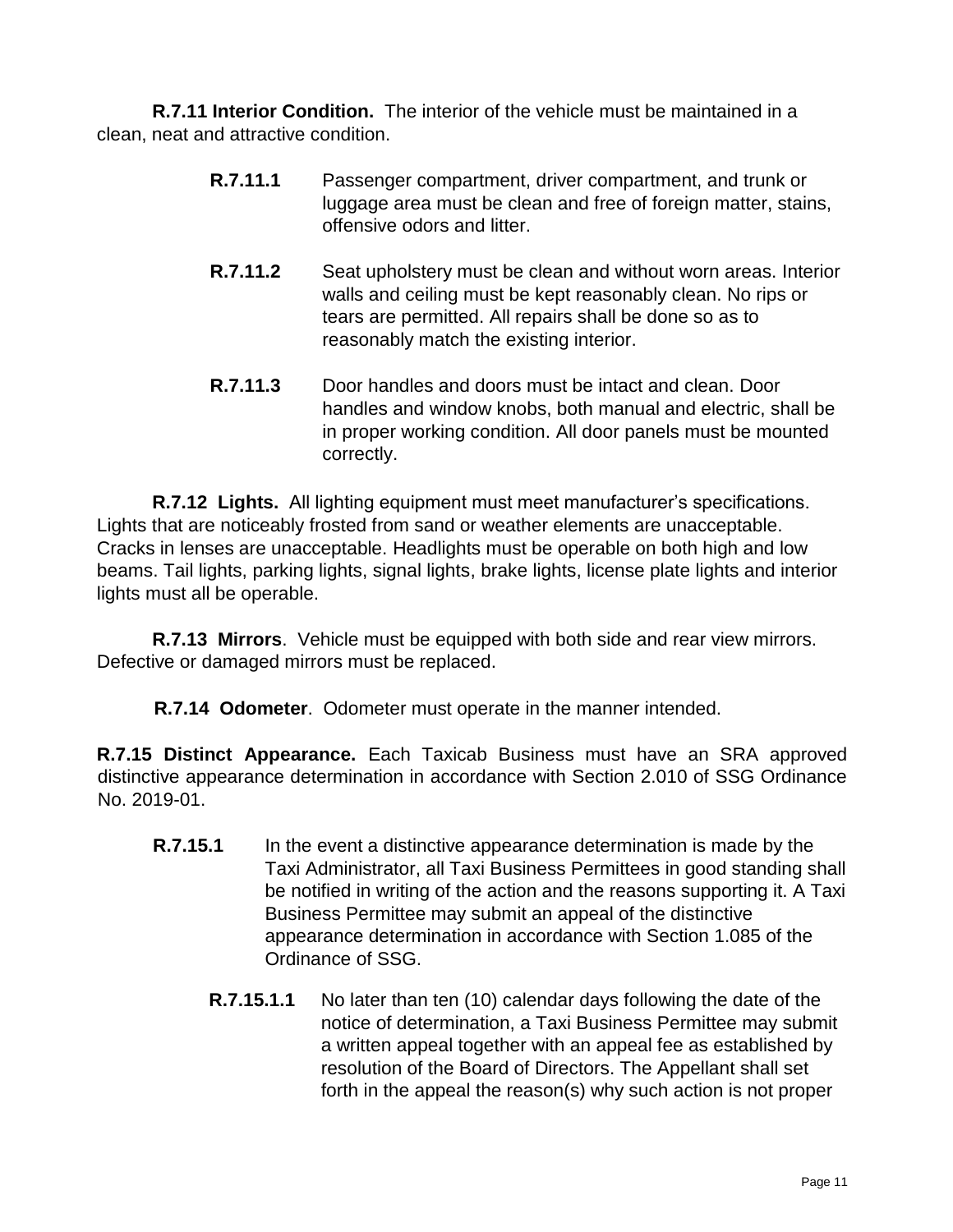and how the determination will negatively impact their business. Failure to file a timely appeal shall constitute a waiver of the right to an appeal.

- **R.7.15.1.2** All appeals of a distinctive appearance determination shall be conducted in accordance with Section 1.085 of the Ordinance of SSG. The Taxi Business Permittee submitting an appeal has the burden of proof during the hearing.
- **R.7.15.1.3** The cost of the appeal shall be the responsibility of the appealing party.

**R.7.15.2** Paint may not be faded or deteriorated.

**R.7.15.3** Markings (company name, phone number, vehicle number, and any approved logo) must be properly and professionally placed, and easy to read. Markings must be free of peeling or lifting and may not be faded or deteriorated.

 **R.7.16 Seats.** Seats must be in proper working condition. Seats must be securely fastened. Protruding springs are not acceptable.

**R.7.17 Seat Belts.** Seat belts must be installed, readily available, and in good working condition.

**R.7.18 Child Restraint System and Safety Seats.** Vehicle must be equipped with ability to properly install a child passenger restraint system. All necessary child restraint and safety systems shall be provided by the passenger.

**R.7.19 Suspension System.** Any mechanical component of the steering system shall not show excessive wear. All upper and lower control arms, ball joints, tie rods, bushings, idle rods shall be free of cracks and excessive wear. Steering pumps, rack and pinions shall be clean and free of leaks and have no excessive play. Universal joints shall not have excessive play in the driveshaft and shall be free of oil and grime. Struts and shock absorbers shall be in good working condition. All springs and coils shall conform to manufacturers' specifications. All suspension parts shall be maintained in good working order. All seals, bushings, and dust covers shall be free of dirt, grime, oil and excessive wear and free of cracks and tears. Steering gear, springs, shackles, universal joints, and shock absorbers must function adequately and be free of obvious defects and/or excessive wear. Steering wheels shall have no excessive play. If equipped with tilt wheel, it shall be free of wear.

#### **R.7.20 Taximeter and Meter Seals.**

**R.7.20.1** Taximeters shall also be certified by County Weights and Measures or by a State-authorized device repairman. The date on the seal shall not be more than thirteen (13) months old. Any other type of device or technology approved by the Division of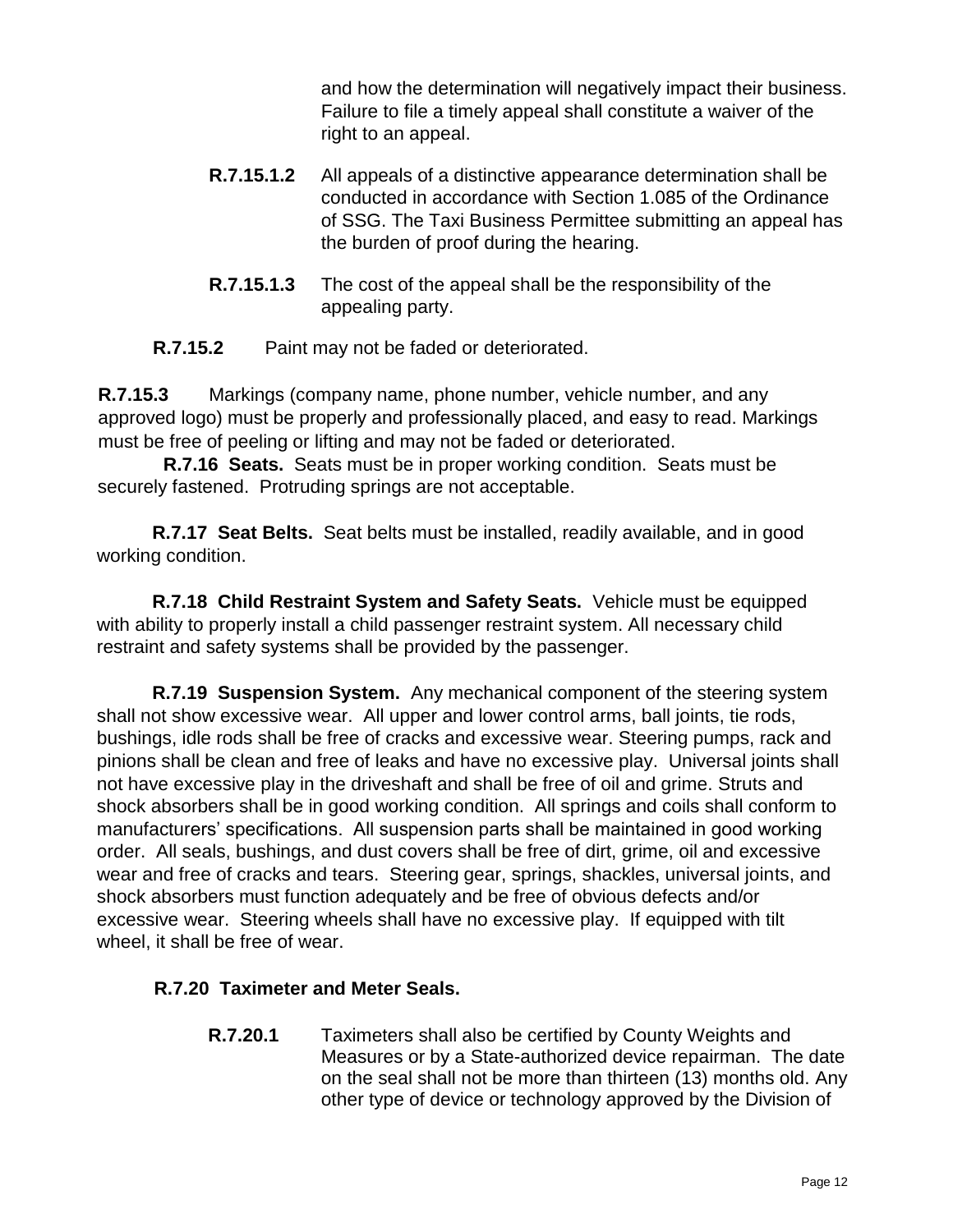Measurement Standards to calculate fares, including the use of Global Positioning System metering, provided that the device or technology complies with Section 12500.5 of the Business and Professions Code and with all regulations established pursuant to Section 12107 of the Business and Professions Code must bear current and intact seals.

**R.7.20.2** The taximeter shall be so placed in the Taxicab that the reading dial showing the amount of fare to be charged shall be well lighted and easily read by the passenger riding in Taxicab.

#### **R.7.21 Tires.**

- **R.7.21.1** Tires with 1/32 or less of an inch tire tread are unacceptable and shall be replaced immediately. Tires that have obviously been run flat and have sidewall damage are not acceptable. Tires must be the same size on any one axle. Mixing bias and radial ply tires on the vehicle is unacceptable.
- **R.7.21.2** Wear below the "tread wear indicator" limit is not acceptable.
- **R.7.21.3** Cut(s) in sidewall are not acceptable.
- **R.7.21.4** Separation of tread is not acceptable.
- **R.7.21.5** Bumps or bubbles anywhere on tires are not acceptable.
- **R.7.21.6** Metal or nails protruding from tires are not acceptable.
- **R.7.21.7** Tires must be of equal appearance and size, i.e., all black wall or all white wall.
- **R.7.21.8** Every vehicle must be equipped with a jack, tire tool, and spare tire (donut tires are acceptable as spare tires only).
- **R.7.21.9** All lug nuts must be in place and secure.
- **R.7.21.10** Vehicles equipped with electronic tire pressure sensors shall not have the tire pressure warning light illuminated.

#### **R.7.22 Windows**

**R.7.22.1** Cracks on any window which weakens the structural integrity of the window are not permitted and replacement is required.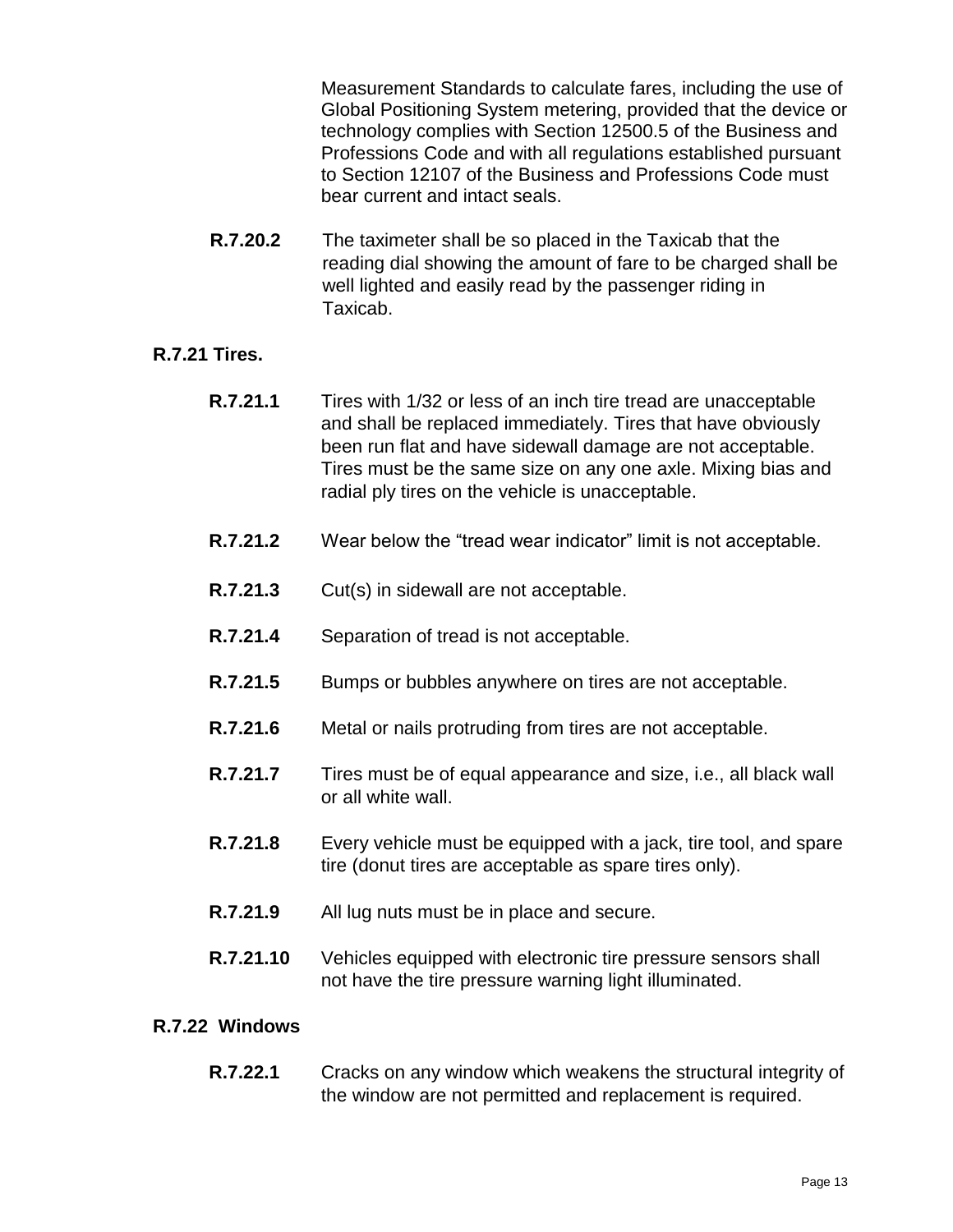- **R.7.22.2** If a crack weakens the windshield in a manner that permits flex when pressure is applied, replacement is required.
- **R.7.22.3** If cracks or chips interfere with the driver's vision, replacement is required. Frosting or separation of any window that causes impaired vision under any lighting conditions is unacceptable.
- **R.7.22.4** Missing windshields and missing or inoperative windows must be replaced with an equivalent to the original.

**R.7.23 Windshield Wipers.** Vehicle must be equipped with adequate windshield wipers, maintained in good operating condition all year round.

**R.7.24 Top Lights.** Vehicle must be equipped with a top light that properly functions and operates in accordance with the provisions of the Ordinance of SSG and the Taxicab Regulations.

**R.7.25 Other.** Any other condition as observed by or known to the Vehicle Inspector that may reasonably and rationally affect the operating safety of the vehicle, the safety of passengers and/or pedestrians, or the vehicle's suitability to transport the public, is unacceptable.

#### <span id="page-15-0"></span>**R.8. OPERATIONS-TAXIMETER USE**

**R.8.1** All Taxicab vehicles operating within the Jurisdictional Boundaries of SSG must be equipped with a top light that contains the following component:

> **R.8.1.1** A dome light component which is that portion of the top light which is affixed to the roof of the vehicle. The dome light shall be wired to the taximeter so that it is lighted when the taxicab is vacant and extinguished when the meter is engaged.

**R.8.2** The taximeter must be engaged whenever the Taxicab is in service with farepaying passengers on board.

**R.8.3** The taximeter display must be clearly visible to passengers in the Taxicab.

**R.8.4** The rates set in the taximeter may not exceed the maximum rate set by SSG and amended from time to time.

#### <span id="page-15-1"></span>**R.9. OPERATIONS- VISIBLE IDENTIFICATION**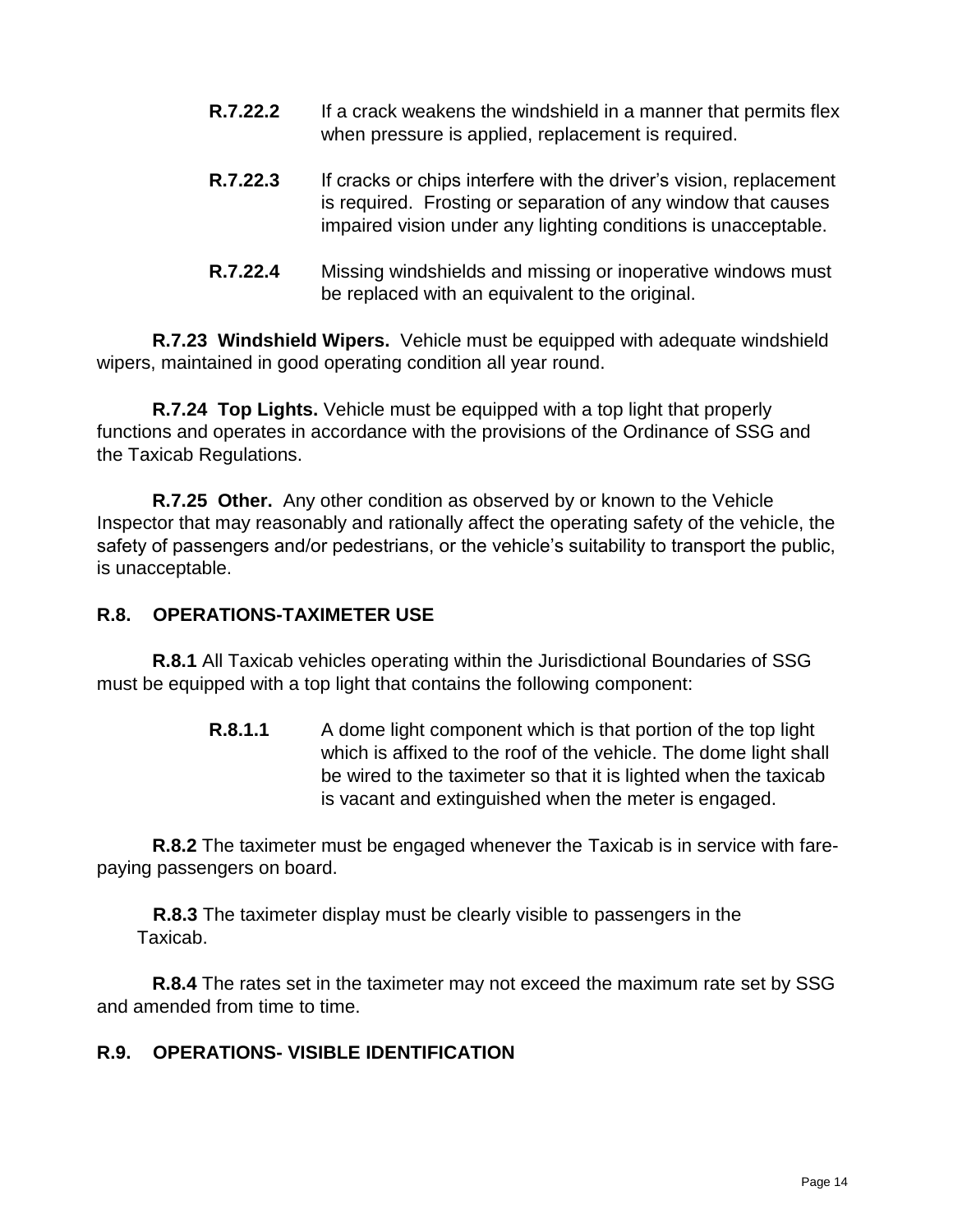**R.9.1** The valid, SSG Driver permit issued to the operating Driver must be in plain view of all passengers at all times that the Taxicab is in operation.

**R.9.2** In addition to the Driver Permit, the Taxicab Business name and vehicle number shall be posted in raised characters and Grade 2 Braille on a permanent sign mounted inside the rear seating area of the Taxicab, forward of the right side door handle.

#### <span id="page-16-0"></span>**R.10. OPERATIONS-RATE CARD**

**R.10.1** The Taxicab Business shall disclose fares, fees, or rates to the customer. A permitted Taxicab Business may satisfy this requirement by disclosing fares, fees, or rates on its Internet Web site, mobile telephone application, posted on the inside or outside of taxicab, or telephone orders upon request by the customer.

**R.10.2** A Taxicab Business may change the rates charged by the Taxicab Business provided that the new rates are within the maximum rates set by SSG and provided that the Taxicab Business had the meters on each vehicle recalibrated to reflect the new rates to be charged by the Taxicab Business.

#### <span id="page-16-1"></span>**R.11. OPERATIONS - ROUTES AND PASSENGERS**

**R.11.1** All Drivers must, if able to do so, accept and carry passengers requesting Taxicab services at any time that the Taxicab is parked and available for service at the airport, at any Taxicab stand within the Jurisdictional Boundaries of SSG or when the Taxicab is otherwise holding itself out as available for hire. All Drivers will take the most direct route possible to passenger requested destinations.

**R.11.2** When a vehicle is hired by one person, the Driver may not pick up additional passengers without the express consent of the person originally hiring the vehicle.

**R.11.3** The Driver may transport two or more passengers who voluntarily agree to share the vehicle from the same pick-up point to one destination.

**R.11.4** The number of passengers that can be carried must not exceed the seating capacity specified by the vehicle's manufacturer.

**R.11.5** The Driver and all passengers will comply with seat belt and child passenger seat restraint requirements as specified by California Vehicle Code.

**R.11.6** All Taxicabs shall display SRA Customer Service number for passengers to register comments concerning Taxicab service with SRA and must be in plain view of the passenger when seated in the back seat of the vehicle.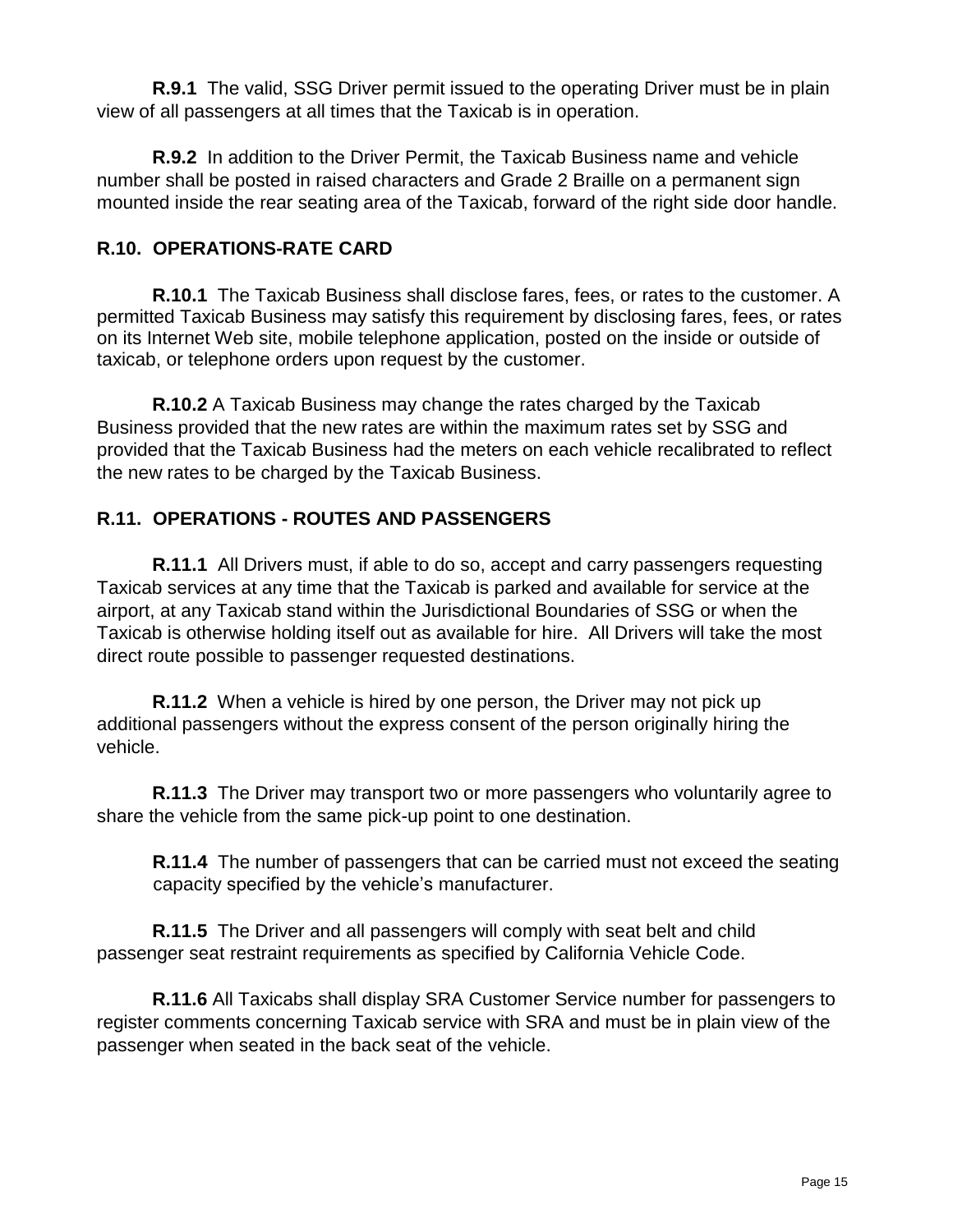**R.11.7** The Driver must accept vouchers issued by major hotels or airlines as a form of payment, provided that the vouchers either guarantee payment in full or the passenger pays any difference between the voucher amount and the fare due.

**R.11.8** Violation of the Operations, Routes and Passenger Regulations may result in a fine and/or suspension of the Vehicle permit.

#### <span id="page-17-0"></span>**R.12. SIGNAGE**

**R.12.1** All Taxicab vehicles operating within the Jurisdictional Boundaries of SSG shall bear the following signage:

> **R.12.1.1** Both sides of the Taxicab vehicle shall indicate in letters, not less than 3 inches in height, the company name of the Taxicab Business and the number for the vehicle which corresponds to the number assigned to that vehicle as duly authorized under the Taxicab Business Permit.

#### <span id="page-17-1"></span>**R.13. FEE AND RATE REVIEW**

**R.13.1** SRA will annually review regulatory fees for the purpose of recommendation to the SSG Board of Directors. This review will consist of an audit of expenses and revenues of the previous year associated with SRA's activities. The review may also include expenditure projections and other factors that may influence costs.

**R.13.2** The fee schedule and any applicable payment installment plan shall be adopted by the Board of Directors.

**R.13.3** SRA will annually review, upon written request from permitted Taxicab Businesses, the maximum allowable rates charged by a Taxicab Business for the purpose of recommendation to the SSG Board of Directors. This review may include an analysis of increased costs incurred by all Taxicab Business. Requests for Reviews must be submitted on or near June 15. If rate changes are authorized, scheduled taximeter recalibrations will start on or after July 1.

**R.13.4** The maximum allowable rates shall be established by the Board of Directors.

**R.13.5** There shall be no refunds of any portion of the fees described in these regulations.

#### <span id="page-17-2"></span>**R.14. TAXIMETER ACCURACY**

**R.14.1** At all times every Taxicab Business shall keep and maintain Taximeters registered with SRA accurate.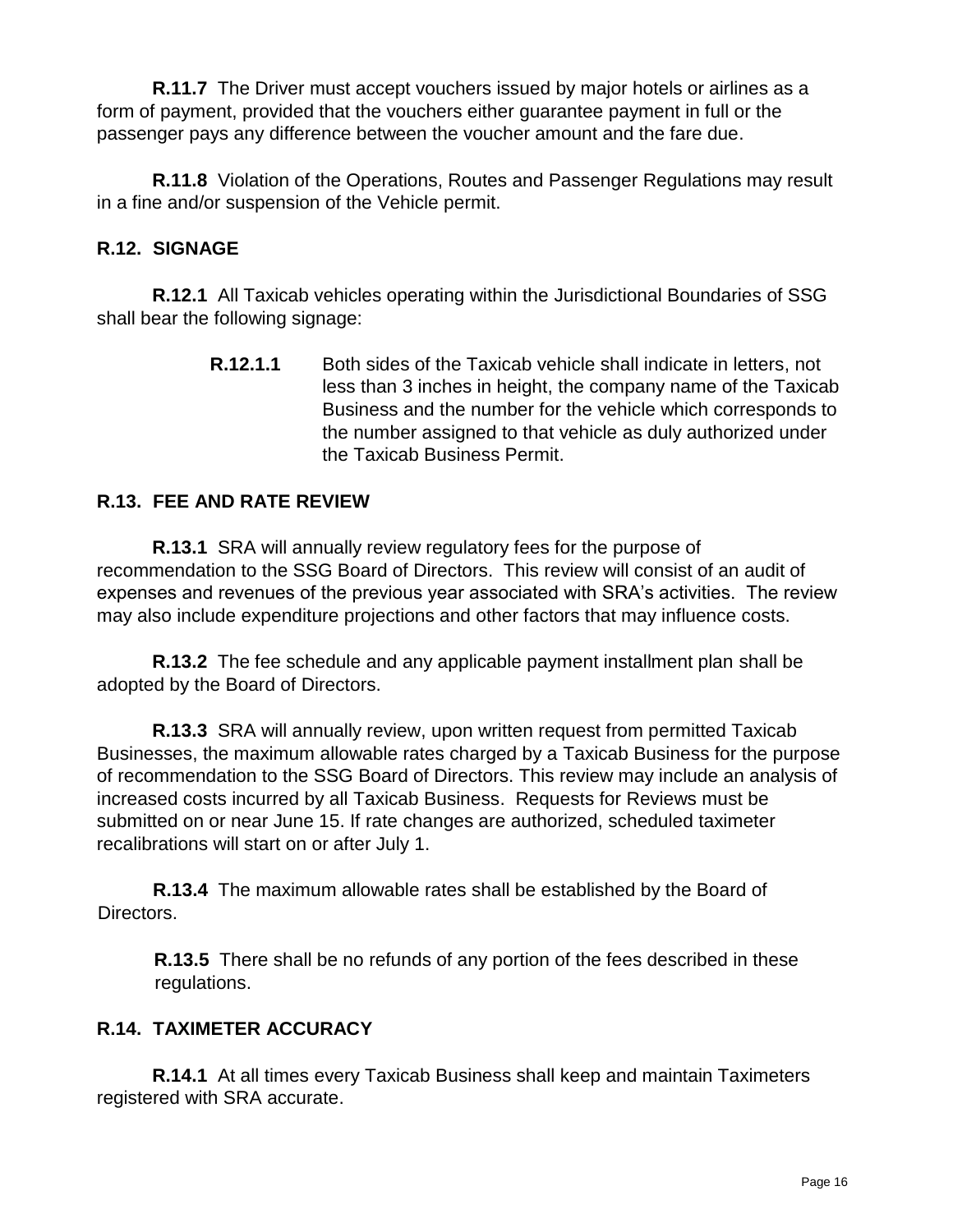**R.14.2** A certificate verifying that the Taximeter is certified by the County of Riverside in accordance with County requirements or a certified fully operational taximeter with current and intact seals, or any type of device or technology approved by the Division of Measurement Standards to calculate fares, including the use of Global Positioning System metering, provided that the device or technology complies with Section 12500.5 of the Business and Professions Code and with all regulations established pursuant to Section 12107 of the Business and Professions Code shall be kept available for inspection in the Taxicab at all times.

**R.14.3** A true and correct copy of the certificate shall be filed with the Taxicab Administrator.

**R.14.4** The Taximeter shall be subject to inspection from time to time by the Taxicab Administrator or any peace officer.

**R.14.5** The Taxicab Administrator is authorized at his or her discretion or upon information received from any peace officer or upon the complaint of any person to investigate the Taximeter and to remove or cause to be removed from the streets within the Jurisdictional Boundaries of SSG any Taxicab upon discovery of a faulty or inaccurate Taximeter until the Taximeter has been correctly adjusted and evidence of its accuracy has been presented to the Taxicab Administrator.

#### <span id="page-18-0"></span>**R.15. TRANSFER OF A TAXIMETER**

A Taximeter shall not be installed into a vehicle other than the vehicle to which it is registered with SSG until the following conditions are met:

**R.15.1** The Taximeter must be presented to SRA for a final out of service reading concurrent with its removal from the previous vehicle;

**R.15.2** The Taximeter must be calibrated and certified for use in the vehicle to which it is to be transferred; and,

**R.15.3** The Taximeter must be properly registered with SRA to indicate the corresponding vehicle to which it is to be transferred.

**R.15.4** Prior to operation of the vehicle into which a Taximeter has been transferred, it must be presented to SRA for an initial Taximeter reading.

**R.15.5** Any failure to comply with the provisions of this section shall be grounds for the imposition of a penalty as described in Section 1.095 of the Ordinance of SSG.

#### <span id="page-18-1"></span>**R.16. CONTROLLED SUBSTANCE AND ALCOHOL TESTING PROGRAM**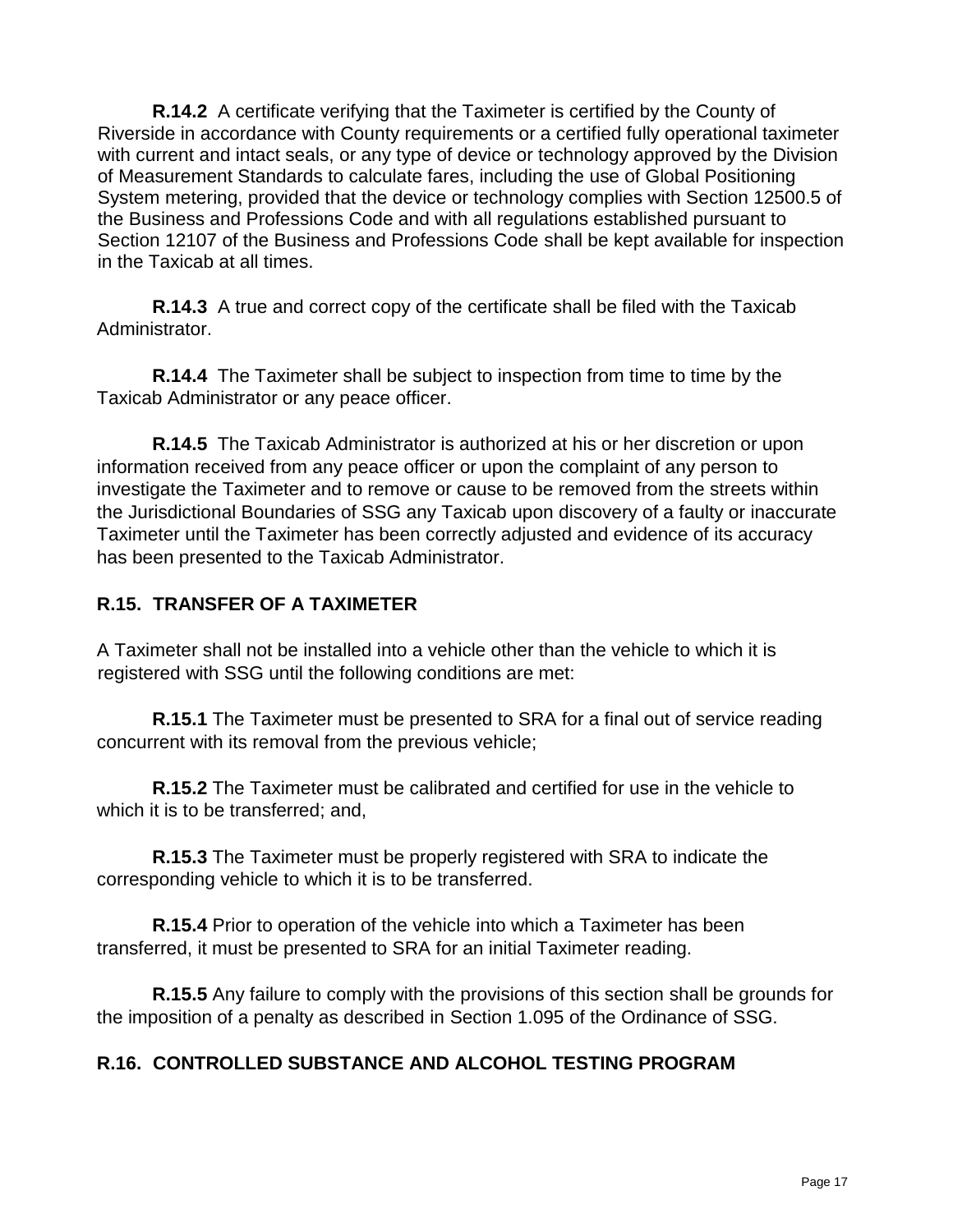**R.16.1** Each Taxicab Business shall maintain a mandatory controlled substance and alcohol testing certification program conforming to Part 40 of Title 49 of the Code of Federal Regulations and the California Government Code section 53075.5, and as required by Section 1.075 of the Ordinance of SSG. To verify compliance with these regulations, the Taxicab Business shall, upon request, provide to the Taxicab Administration all of the following:

- **R.16.1.1** A copy of the Taxicab Business' written drug and alcohol policy meeting all of the requirements of the Ordinance of SSG;
- **R.16.1.2** Proof that the Taxicab Business has implemented a drug and alcohol certification program covering all of its Drivers which meets all of the requirements of the Ordinance of SSG;
- **R.16.1.3** A copy of the contract between the Taxicab Business and a program administrator and authorized lab certified by the U.S. Department of Transportation; and,
- **R.16.1.4** The Taxicab Business and the program administrator records shall be made available to Taxicab Administrator upon request.

 **R.16.2** Each Taxicab Business shall present to SRA monthly reports of the random testing component of the required controlled substance and alcohol testing program. The monthly reports shall be delivered by the program administrator to the Taxicab Administrator no later than the 20th day following the end of the previous monthly reporting period.

#### <span id="page-19-0"></span>**R.17. SAFETY EDUCATION AND TRAINING PROGRAM**

**R.17.1** Each Taxicab Business shall maintain a mandatory safety education and training program in compliance with the California Government Code section 53075.5. To verify compliance with these regulations, the Taxicab Business shall, upon request, provide to the Taxicab Administration all of the following:

- **R.17.1.1** A copy of the Taxicab Business' written safety education and training policy meeting all of the requirements of the Ordinance of SSG;
- **R.17.1.2** Proof that the Taxicab Business has implemented a safety education and training program for all of its Drivers which meets all of the requirements of the Ordinance of SSG;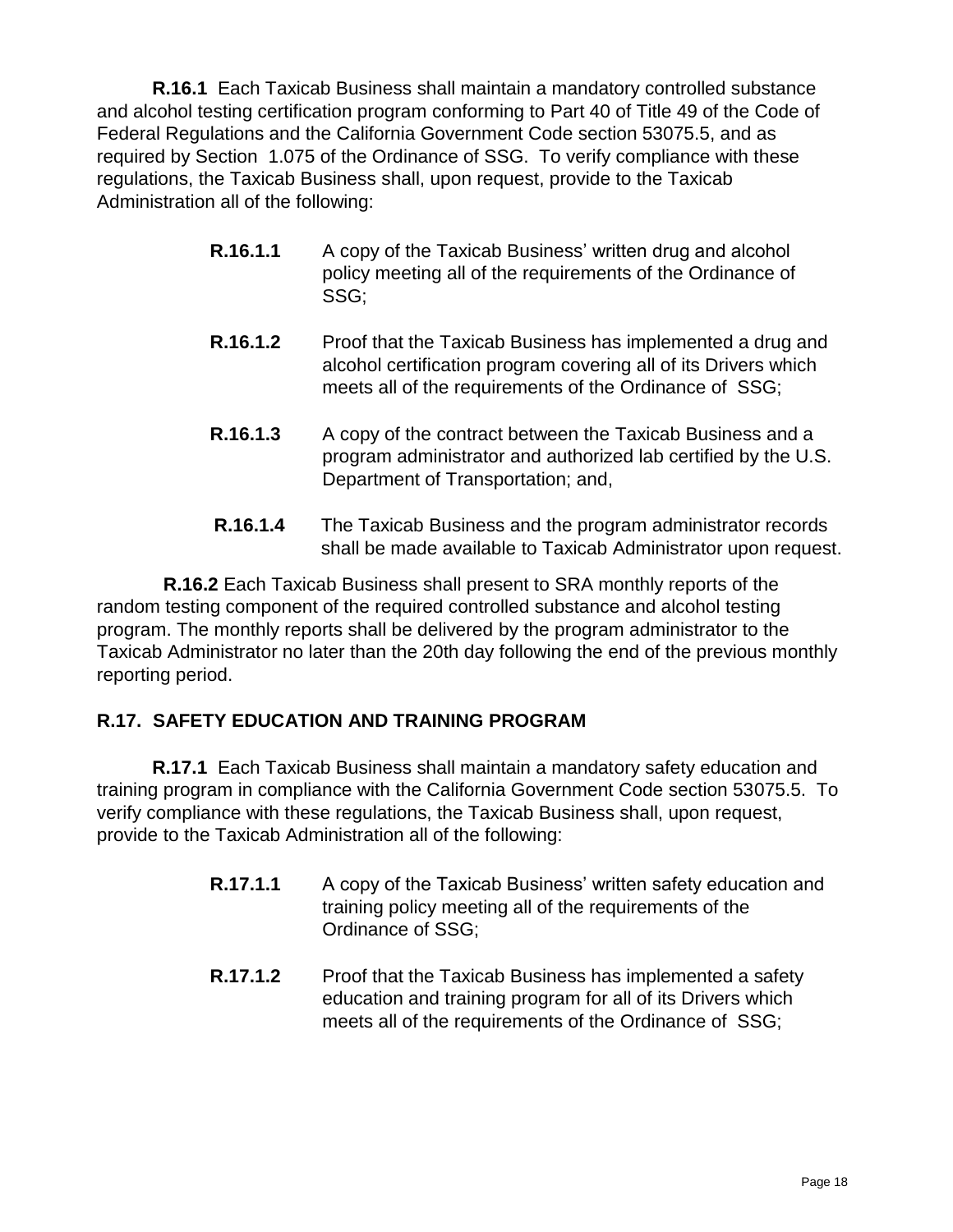- **R.17.1.3** A Certificate of Completion of the Taxi Business' Safety Education and Training Program issued to each permitted driver.
- **R.17.1.4** The Taxicab Business records shall be made available to the Taxicab Administrator upon request.

**R.17.2** Each Taxicab Business shall present to SRA a monthly report of safety incidents that occurred throughout the month, including any re-education and re-training in accordance with the Taxi Business' Safety Education and Training Program. The monthly report shall be delivered to the Taxicab Administrator no later than the 20th day following the end of the previous monthly reporting period.

#### <span id="page-20-0"></span> **R.18.DISABLED ACCESS EDUCATION AND TRAINING PROGRAM**

**R.18.1** Each Taxicab Business shall maintain a disabled access education and training program to instruct its taxicab drivers on compliance with the federal Americans with Disabilities Act of 1990 (42 U.S.C. Sec. 12101 et seq.) and amendments thereto, and state disability rights laws, including making clear that it is illegal to decline to serve a person with a disability or who has a service animal, in compliance with the California Government Code section 53075.5. To verify compliance with these regulations, the Taxicab Business shall, upon request, provide to the Taxicab Administration all of the following:

- **R.18.1.1** A copy of the Taxicab Business' written disabled access education and training policy meeting all of the requirements of the Ordinance of SSG;
- **R.18.1.2** Proof that the Taxicab Business has implemented a disabled access education and training program for all of its Drivers which meets all of the requirements of the Ordinance of SSG;
- **R.18.1.3** A Certificate of Completion of the Taxi Business' Disabled Access Education and Training Program issued to each permitted driver.
- **R.18.1.4** The Taxicab Business records shall be made available to the Taxicab Administrator upon request.

**R.18.2** Each Taxicab Business shall present to SRA a monthly report of disabled access incidents that occurred throughout the month, including any re-education and retraining in accordance with the Taxi Business' Disabled Access Education and Training Program. The monthly report shall be delivered to the Taxicab Administrator no later than the 20th day following the end of the previous monthly reporting period.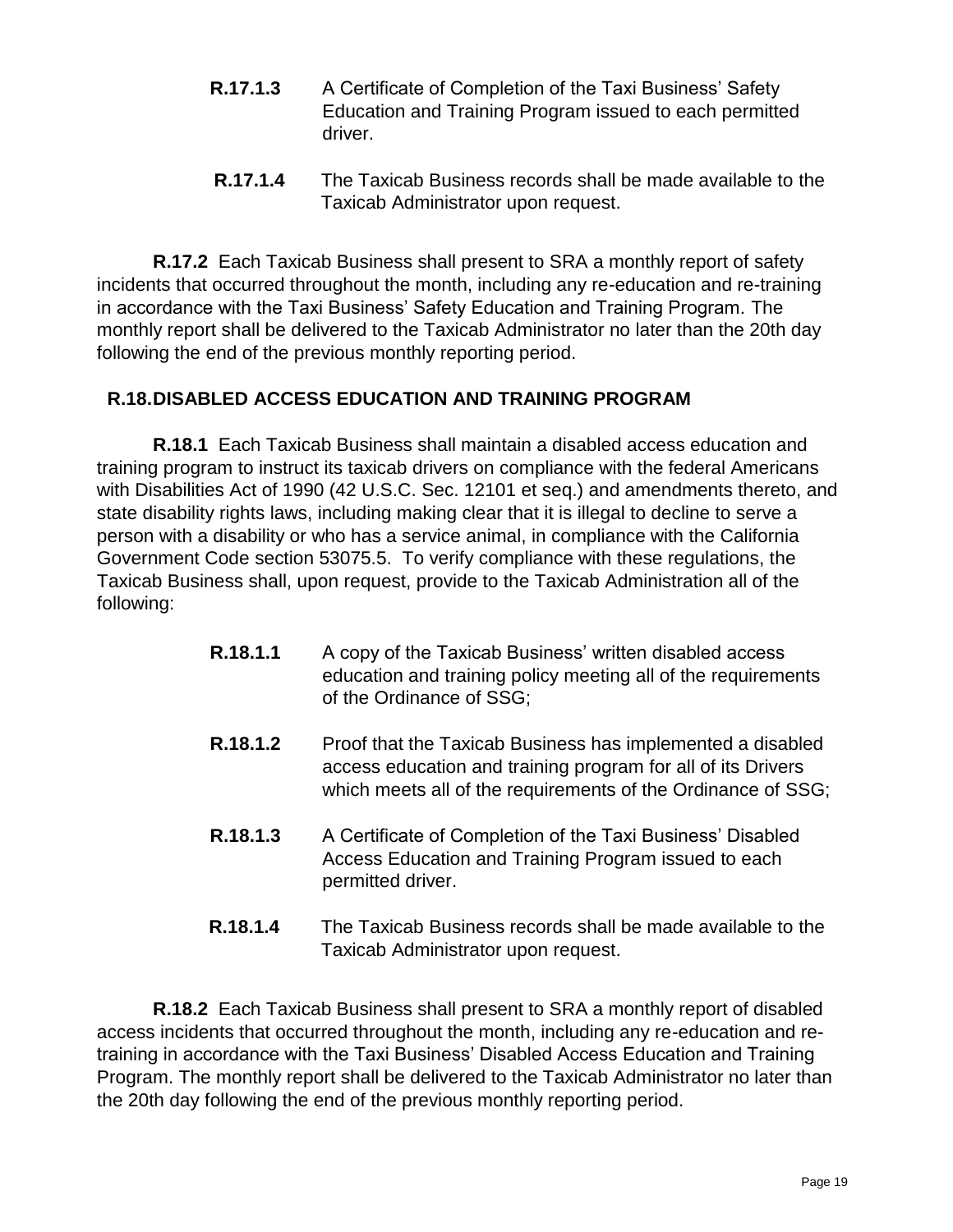#### <span id="page-21-0"></span>**R.19 PAYMENT OF FINES**

**R.19.1** The Taxicab Business is responsible for paying all fines accruing as the result of citations issued under the Ordinance of SSG or these Regulations, whether issued to a Taxicab Business, a Driver working for the Taxicab Business, or both.

**R.19.2** In the event that a citation is issued to a Driver, the Taxicab Business will be notified by receiving a copy of the Citation Form.

**R.19.3** If a fine remains unpaid after it is due and after expiration or exhaustion of any right to challenge the citation, the Taxicab Business is subject to summary suspension of the Taxicab Business until such time as the fine is paid.

#### <span id="page-21-1"></span>**R.20 SUMMARY SUSPENSION OF A TAXICAB BUSINESS**

**R.20.1** A Taxicab Business is subject to summary suspension of all operations and of every permit issued to the Taxicab Business under the following circumstances:

- **R.20.1.1** An attempted sale, lease, transfer, assignment or other attempted disposition of a Taxicab Business without the prior written consent of SSG.
- **R.20.1.2** Failure to comply with the insurance requirements of Section 1.040 of the Ordinance of SSG affecting the Taxicab Business as a whole.
- **R.20.1.3** Failure to report a positive controlled substance or alcohol test result to SRA as required by Section 1.075 of the Ordinance of SSG.
- **R.20.1.4** During the pendency of an appeal to the Appeal Committee after issuance of a decision to suspend or terminate a Taxicab Business where the hearing officer has determined that continued suspension or termination is necessary for the protection of the public health, safety, or welfare.
- **R.20.1.5** Failure to pay a fine issued against the Taxicab Business or any Driver for the Taxicab Business when due and after expiration or exhaustion of any right to challenge or appeal the fine.
- **R.20.1.6** When a Taxicab Business engages in conduct which causes an immediate danger to public health, safety, or welfare.